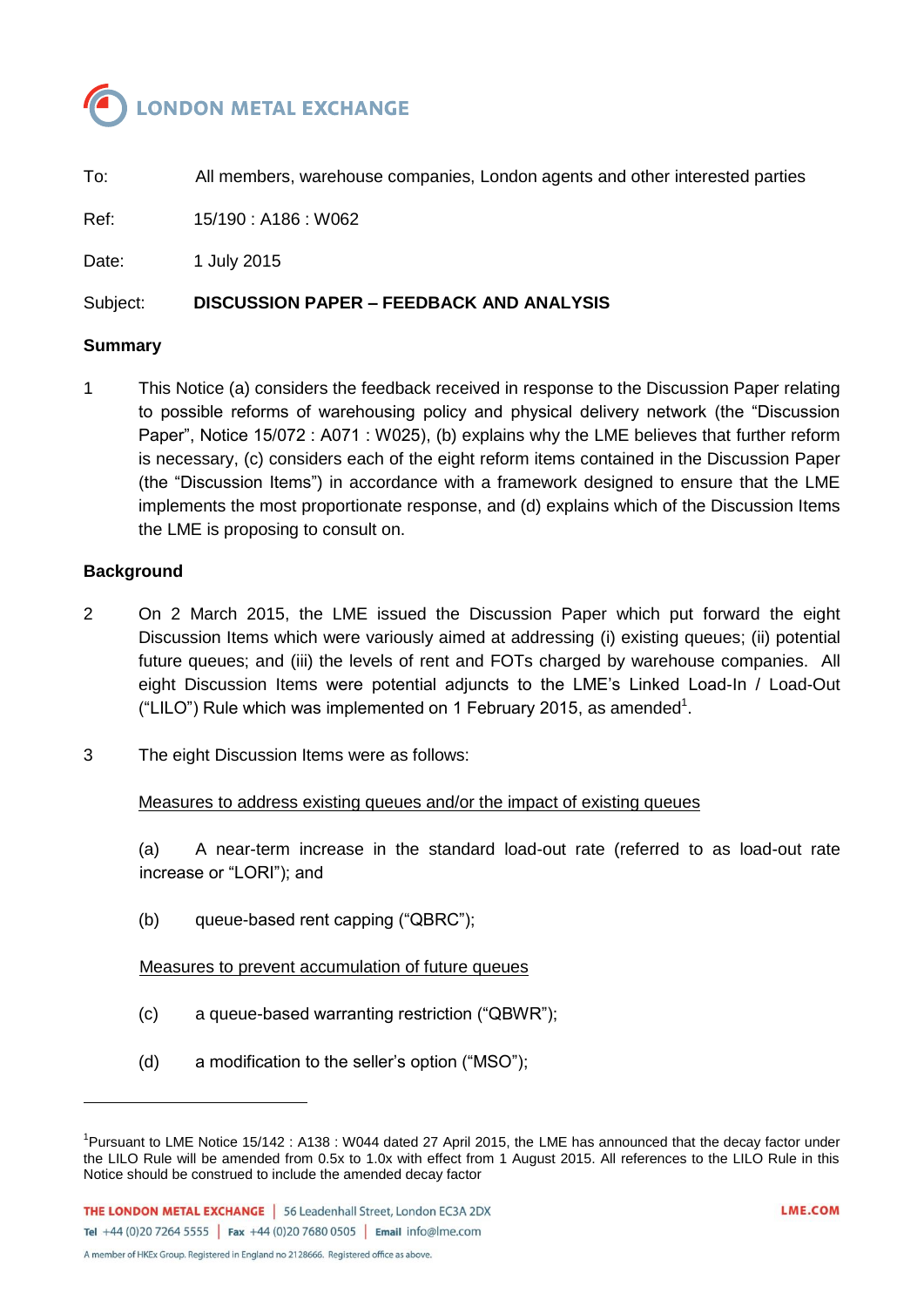

- (e) a future queue length control mechanism ("FQLC");
- (f) a restriction on warrantholder behaviour ("WB"), consisting of a limit on the amount of metal which a warehouse can accept for cancellation and load-out by any one warrantholder, or any two or more warrantholders acting together, at any one time; and
- (g) a future proportionate increase in the load-out rate ("PILOR");

## Measures to address the levels of rent and FOT rates charged by warehouses

- (h) charge-capping ("CC").
- 4 The Discussion Paper is part of a programme of twelve core elements of warehouse reform that the LME undertook to implement in the 2013 Consultation Report and Decision Notice (Notice 13/326 : A312 : W125). Of these twelve core elements, nine have already been implemented: (a) the LILO Rule, (b) separate steel load-out rate, (c) per-warehouse queue length report, (d) commitments of traders report, (e) creation of the Physical Market Committee, (f) specific powers for the LME to address behaviour that creates or maintains queues (clause 9.3.4 of the Warehouse Agreement<sup>2</sup>), (g) information barrier policy review, (h) legal review of the LME Warehouse Agreement, and (i) an independent logistical review and the consultation necessary to implement the recommended changes outlined in the subsequent report. The tenth item is the LME's commitment to explore the possibility of launching a set of regional premium contracts which required modifications to the LME's warehousing policies in order to function effectively. These changes have been consulted upon and the contracts are due to launch in Q4 2015, subject to regulatory approval and a rule change consultation.
- 5 The two final items re-assessing the possibility of capping or banning rents in queues and re-assessing the possibility of capping the level of daily rents and FOTs – were two of the eight Discussion Items included in the Discussion Paper (QBRC and CC respectively).
- 6 The Discussion Paper was open for two months, during which time the LME invited comments and feedback from the market and held over 45 meetings. The Discussion Paper closed on 2 May 2015.
- 7 The LME received 24 written responses from a broad cross-section of market participants. The LME would like to thank all those who responded to the Discussion Paper, or who contributed indirectly though committees, group and one-to-one meetings or calls.

l

 $2$  Now renumbered as Clause 9.3.5 of the Warehouse Agreement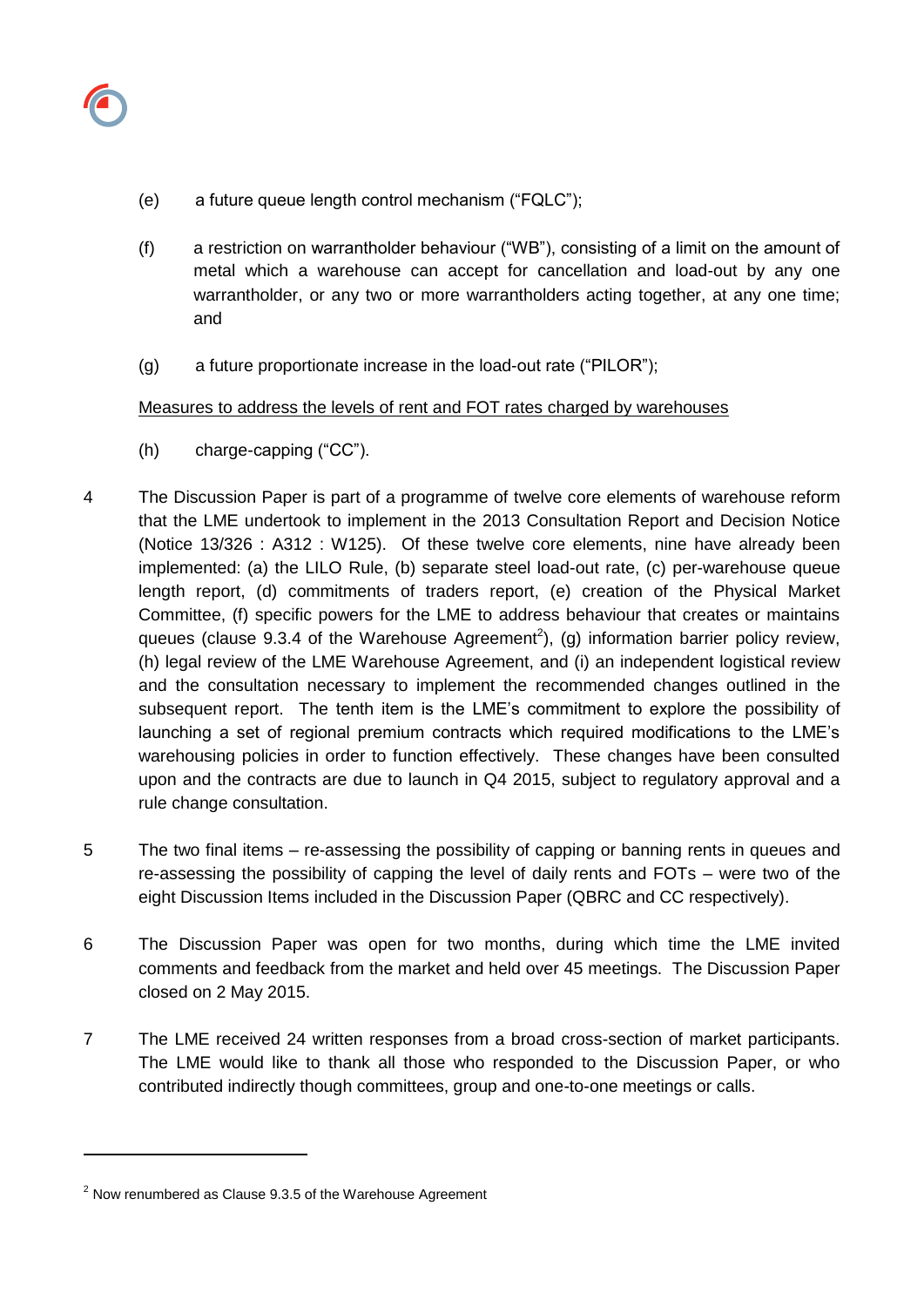

- 8 The LME has taken all feedback received into careful consideration, and is today by separate notice (15/191 : A187 : W063, the "Consultation Notice") launching a consultation on its proposed route forward (the "Consultation"). The Consultation will run for six weeks and the LME welcomes all feedback from market participants in relation to this. Any market participant wishing to submit a response to the Consultation, or to arrange for further discussions seeking clarification in relation to the Consultation, is asked to contact Georgina Hallett at [consultation@lme.com](mailto:consultation@lme.com) or +44 (0)20 7423 5780.
- 9 Capitalised terms not otherwise defined in this Notice shall have the meaning ascribed to them in the Policy on Approval and Operation of Warehouses which will come into force on 1 August 2015 (the "Policy") or in the Discussion Paper.

### **Why the LME believes it is necessary to take action**

- 10 The Discussion Paper and the 2013 Consultation Report set out important background regarding the LME's regulatory obligations and why it is necessary to take action. The information which follows summarises and supplements those documents.
- 11 The persistence of queues at certain warehouses has affected the functioning of the LME's market and the trading of its contracts. As a consequence, it has affected the LME's ability to demonstrate and provide its regulators, particularly the Financial Conduct Authority ("FCA"), with assurance that the LME has arrangements in place that will ensure that its warehousing arrangements operate in a way that enables the LME to continue to satisfy its regulatory obligations.
- 12 The Discussion Paper noted the persistence of factors which have been viewed by certain sections of the market as problematic. These include (i) in comparison with historical levels (and also rates for off-warrant storage), high rates of rent and FOT charged by warehouses, and (ii) queues at certain warehouses.

# *Rent and FOT*

13 Headline LME rent and FOT rates have increased significantly in recent years. Charge increases from 2012/2013 to 2013/2014 were 7% for rent and 8% for FOT (computed as a stock-weighted average to accurately reflect the real financial implications). Following a call for voluntary restraint in respect of rate rises from the LME, for 2013/2014 to 2014/2015 these were 3% and 2% respectively. From 2014/2015 to 2015/2016 (based on November 2014 stocks figures) charge increases were 3% and 2%, respectively. In any event, and regardless of the rate of year-on-year increase, the LME understands that absolute levels of rent and FOT charged by warehouses for on-warrant metal are often significantly higher than "off-warrant" (i.e. non-LME) rates, even for metal of the same grade stored in the same location (although it should be noted that there is no published data regarding off-warrant material, so direct comparisons are difficult).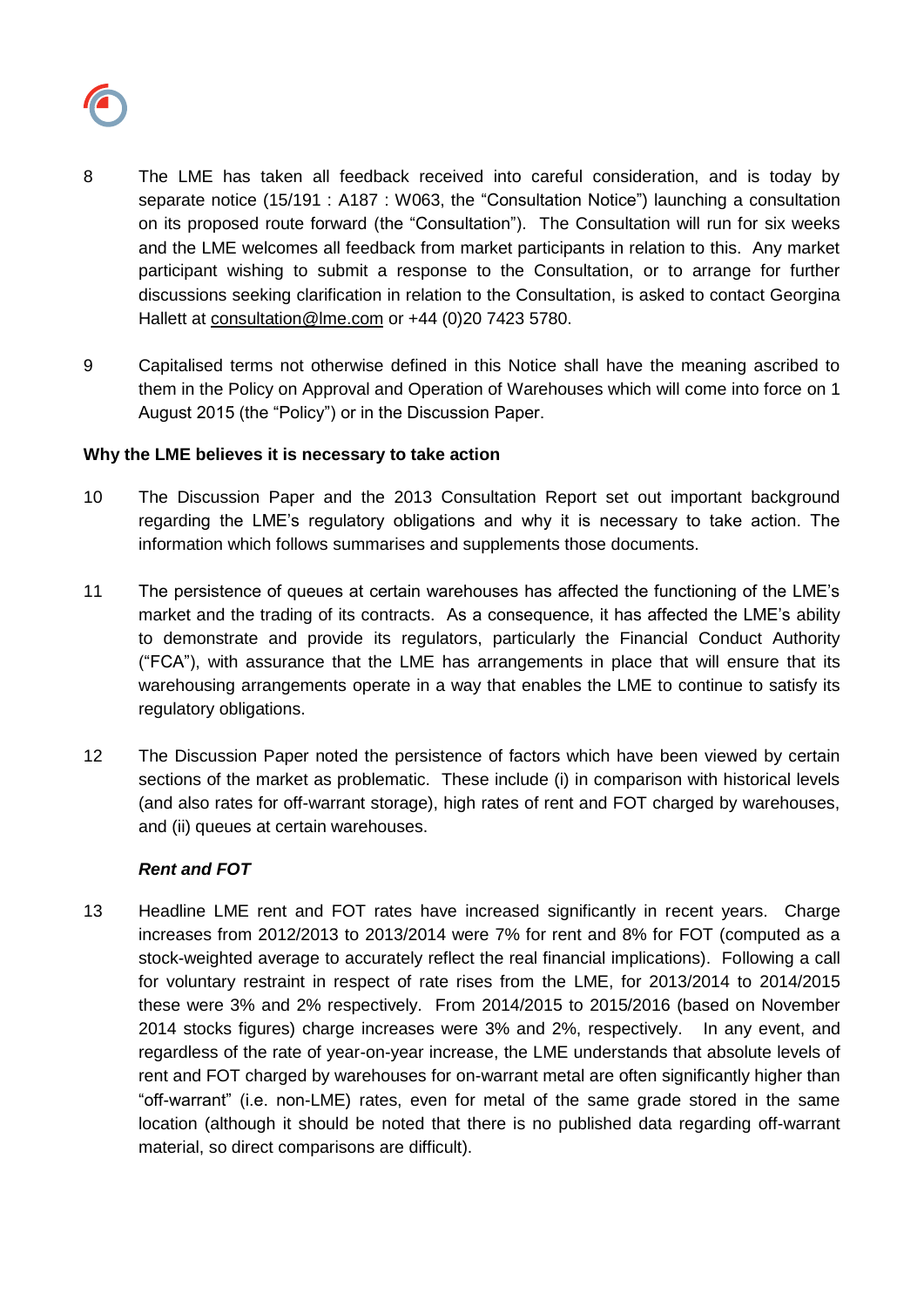

- 14 The LME's market exhibits some unique features which mean that there is very little downward pressure on LME rent and FOT rates. When a metal owner places metal on warrant, it has two options: (a) it may retain the warrant, or (b) it may sell the warrant through the Exchange. Where the metal owner intends to keep the warrant under model (a), or to sell the warrant bilaterally to a counterparty who will factor frictional costs of storage into the purchase price, that metal owner may be motivated to negotiate rent and FOT rates with the warehouse company. However, under model (b), the metal owner will sell the metal on the LME immediately, or shortly after, placing it on warrant (after which the metal may change hands a number of times before it is withdrawn from the warehouse). In this case, because negotiating lower rent and/or FOT rates for the particular metal being sold on the LME would not affect the price achieved on the LME, the metal owner has no motivation to negotiate rent and FOT rates with the warehouse company. Instead, the LME understands that it has become common practice for warehouse operators to offer financial incentives to metal owners to attract load-in of metals. These inducements are funded by the rent and FOT paid by the subsequent acquirer(s) of the warrant on the LME.
- 15 So, in summary, the party putting the metal on warrant with the intention of selling that warrant on the LME has no motivation to negotiate rents and FOT rates; in contrast, the subsequent acquirer of the warrant on the LME has no leverage over rents and FOT rates. The warehouse company will fund incentives through the profit element of FOTs, rent paid by the acquirer of the warrant in the normal course of post-settlement storage, and rent paid in queues (if such queues exist).
- 16 Because of the lack of downward pressure on rent and FOT rates, the LME understands that warehouse companies compete on incentives offered, rather than rent and FOT rates. Often such incentives will take the form of discounts on the published LME rent and FOT rates during any period of storage funded by the original metal owner prior to sale on the LME, but they may also take a number of other forms, such as free or discounted shipping or cash payments.
- 17 The LME believes that the level of incentive payments is an issue, both in the absence of queues (in which circumstance high levels of FOT are the general route by which incentives are funded), and in the presence of queues (where high levels of rent contribute to the existence of persistently long queues). Incentive payments, rents and FOTs interact in a deterministic way, with high FOTs acting to lock in rents. The higher the rents and FOTs, the higher the financial incentives the warehouse operator can offer the metal owner. For the metal owners placing metal on warrant and for the warehouse operators, it is a virtuous circle. The large majority of metal loaded-in with the intention by the metal owner to immediately sell on the LME will be attracted, through the incentive mechanism, to warehouses with queues. However, this situation, combined with the fact that warrants in non-queued warehouses generally are not used in settlement, ensures that the vast majority of warrants used in LME settlement are located in warehouses with queues. Whilst the issues are complex, the net effect is that a situation prevails in which queues are longer than desirable for the LME system as a whole.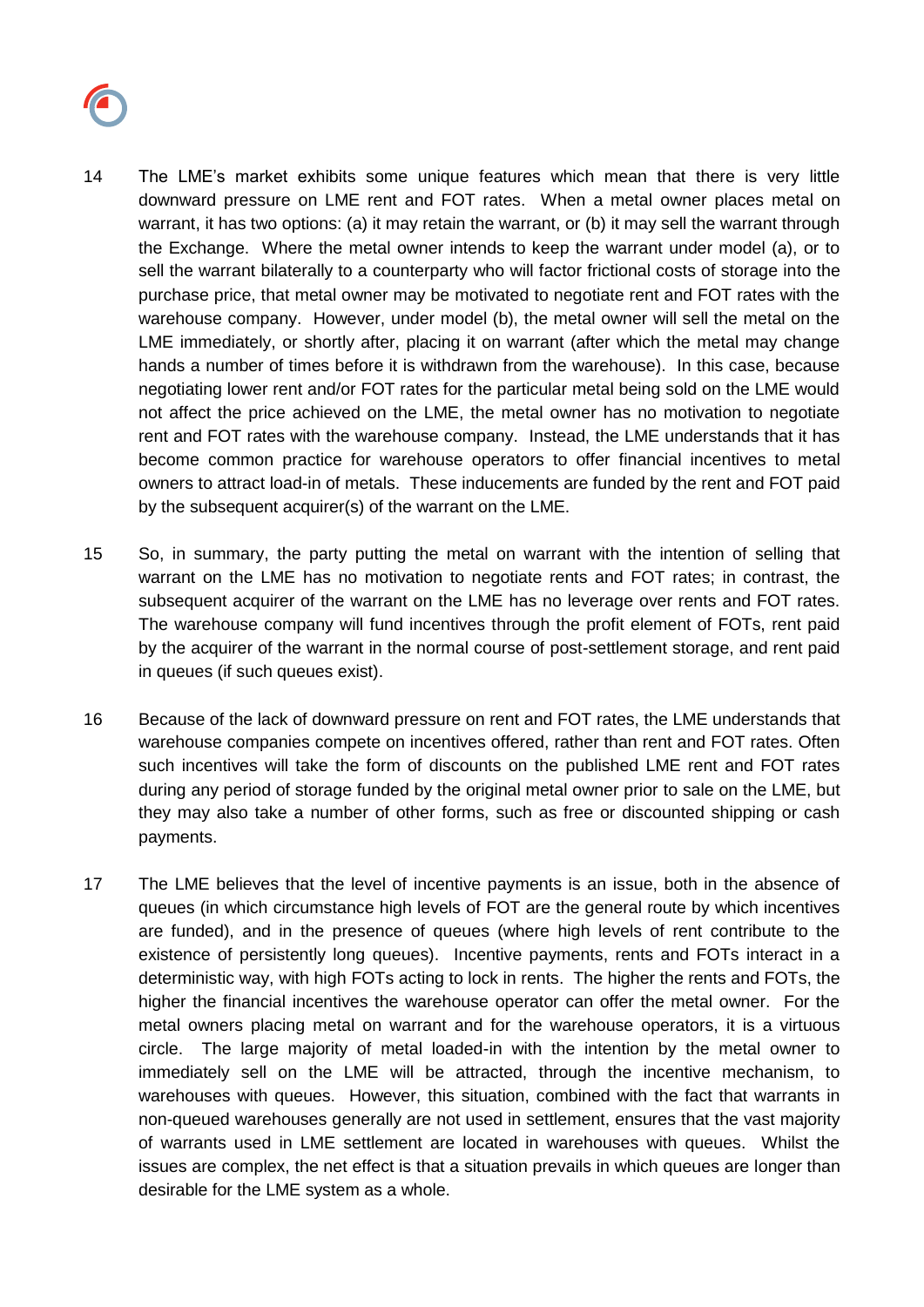#### *Queues*

18 The LME notes that long queues persist at Metro Detroit and Pacorini Vlissingen. Although the queues at these warehouses are falling, they remain higher than is desirable for the orderly functioning of the market. In order for the LME to be able to continue to demonstrate and provide the FCA with assurance that the LME has arrangements in place that will ensure that its warehousing arrangements operate in a way that enables the LME to continue to satisfy its regulatory obligations, the LME (together with large sections of the market) believes that further action is necessary to accelerate the rate of queue decay and prevent queues arising in the future. The graph below shows the waiting time in calendar days for metal at the five warehouses with queues at 1 July 2013 (being the start of the LME's 2013 warehousing consultation).



*Queue development at warehouses with queues as at 1 July 2013 (data as of 31 May 2015)*

- 19 Long and persistent queues are damaging on the grounds that they may inhibit the LME's price discovery process by limiting or preventing arbitrage between the LME and the physical market, increase physical premiums, damage the reputation of the LME and thereby undermine the confidence of producers and consumers of metals in the LME price.
- 20 Queues make arbitrage more complex for three reasons:
	- (a) rent must be paid while metal is in the queue;
	- (b) the length of queue is uncertain; and
	- (c) other uncosted inconveniences (for example, the impact of market movements during the period in which the metal sits in the queue).
- 21 In simple terms, the impact of queues is to depress the LME price compared to the "realworld" or "all-in" price of metal, given that a buyer of an LME warrant must bear greater frictional costs to obtain that metal in a usable form, and hence will ascribe a discount to the value of that warrant.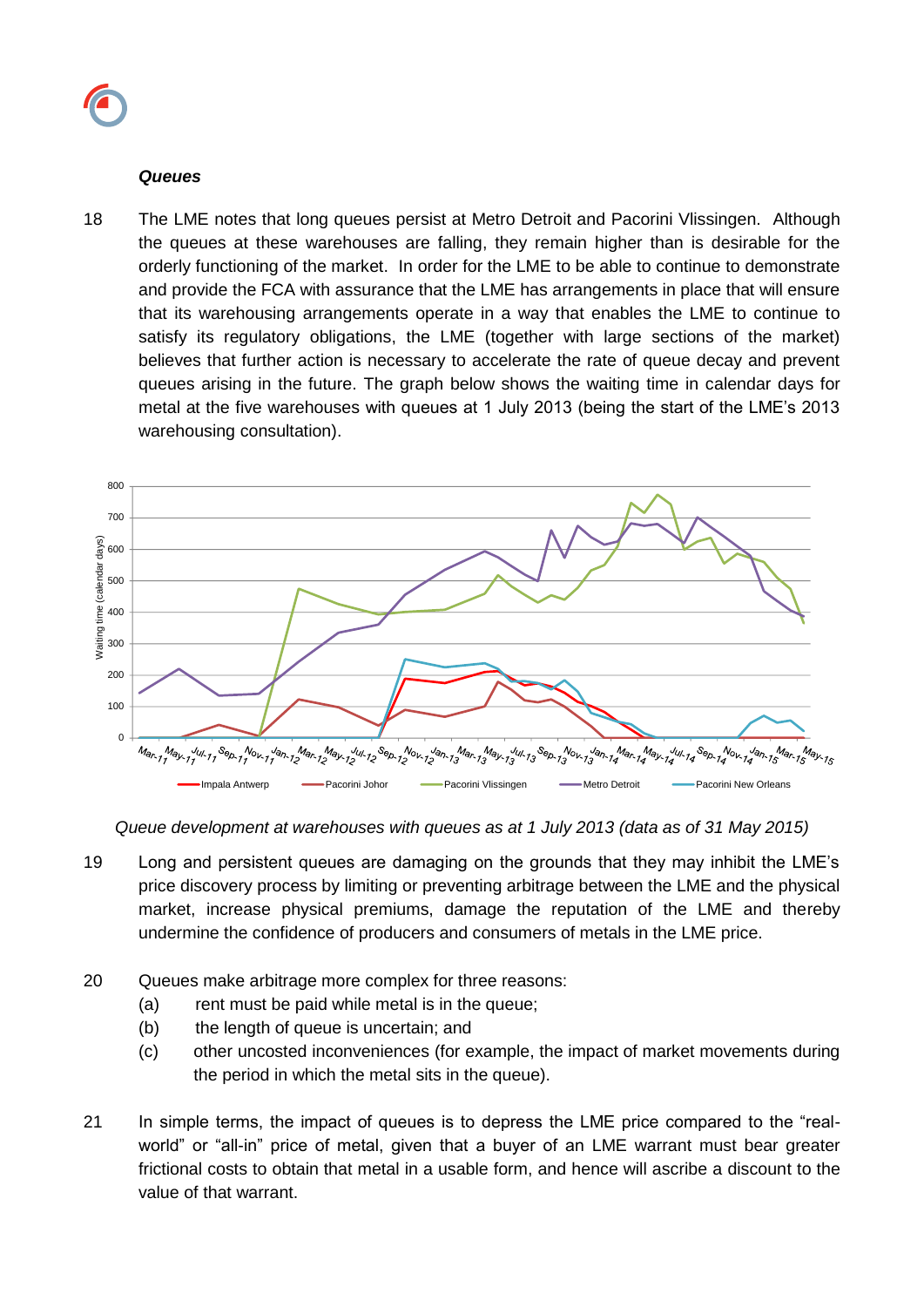

- 22 Because the price of metal on the LME relates, through the possibility of physical delivery, to the value of the "least valuable" warrant on the market, the effect is to depress the LME price, and to create a discount between the LME price and the "real-world" price (which is generally observed by the market as the "real-world" price trading at a premium to the LME price). This can be damaging to the price discovery process because this reduction in value is a result of warrant cancellations and LME load-out requirements, rather than a result of developments in the physical market. Changes in the LME price will then be related to changes in queue lengths, as well as to physical supply and demand.
- 23 It is of particular concern that long queues may have a significant impact on the value of warranted metal, because any warrants whose value is significantly lowered will be used to settle Exchange contracts, and thereby set the LME price. Prices that are "discovered" on the LME platforms are used as the global benchmark and basis for physical trading, valuation of portfolios and in commodity indices and metal ETFs. All of the value chain sectors (concentration, smelting, refining and metal products) use the LME price as a basis for their physical purchases and sales.

### *Market impacts*

- 24 Whilst the effect of these activities is to create a virtuous circle for some, they create a vicious circle for others. A listed warehouse that does not charge high rents or FOTs may find that metal is withdrawn. In order to maintain its business, therefore, it may increase its charges or offer inducements to bring metal on warrant. If it offers inducements it will likely in any event have to raise its rents and FOTs to fund the cost of the inducements offered by it. A warehouse company without queues will find it difficult to compete with a warehouse company with queues, given that a queue guarantees the warehouse company revenue for at least the duration of the queue. High incentives and the then necessarily high rents and FOTs risk artificially depressing the value of metal on the LME, affecting confidence in the proper operation of the market and price formation on which the physical market depends.
- 25 Notwithstanding the reforms to its physical delivery network which the LME has undertaken to date, and due partially to the delay to the introduction of LILO caused by legal proceedings, there continues to be a dislocation between the LME price and the price of equivalent metal in the physical market. The graph below shows the development of the premium percentage of the "all-in" price of US Midwest aluminium (which is made up of the LME price plus the US Midwest premium) from the start of January 2008 to the end of May 2015.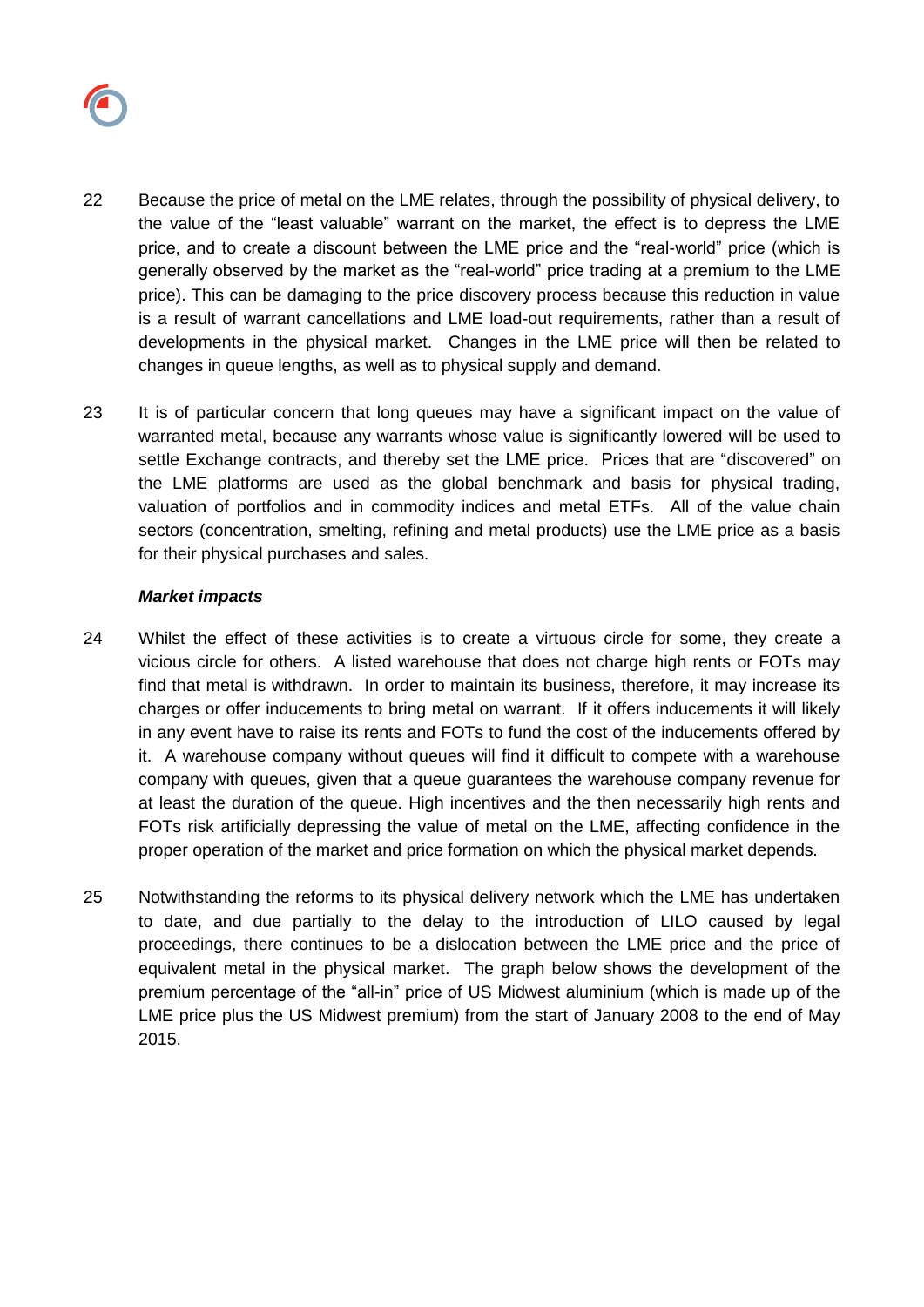

*Premium percentage of "all-in" LME aluminium price (LME price + US Midwest premium per Metal Bulletin)*

- 26 The price dislocation, together with the persistent queues at two warehouses, continues to pose a threat to the smooth and orderly functioning of the LME's market and the reliability and integrity of the LME's price discovery arrangements. They therefore also affect the LME's assurance to the FCA described above.
- 27 In order for the LME to be able to continue to demonstrate and to provide the FCA with assurance that the LME has arrangements in place that will ensure that its warehousing arrangements operate in a way that enables the LME to continue to satisfy its regulatory obligations, the LME considered in the Discussion Paper whether it should take further action to address these issues. This included whether and how: (a) the existing queues at Vlissingen and Detroit could be reduced more quickly than could be achieved under the current load-out rates and LILO (including the revised decay factor) and (b) changes could be made to address structural factors which may have the effect of incentivising and perpetuating the development and elongation of queues. Given the issues which queues cause, it is important both to ensure that the existing queues are addressed, and sufficient measures are put in place to mitigate, manage, and control queues in the future.
- 28 The structure and timing of the introduction of any additional measures will be a balance between a number of factors, including in particular (i) the need to reduce queues rapidly and ensure the continued orderly functioning of the market, (ii) the need to manage litigation risk and the potentially disruptive effect such litigation could have on the market, and (iii) the need for LME warehouses to have sufficient capacity to load in metal to allow the orderly settlement of contracts on the LME's market.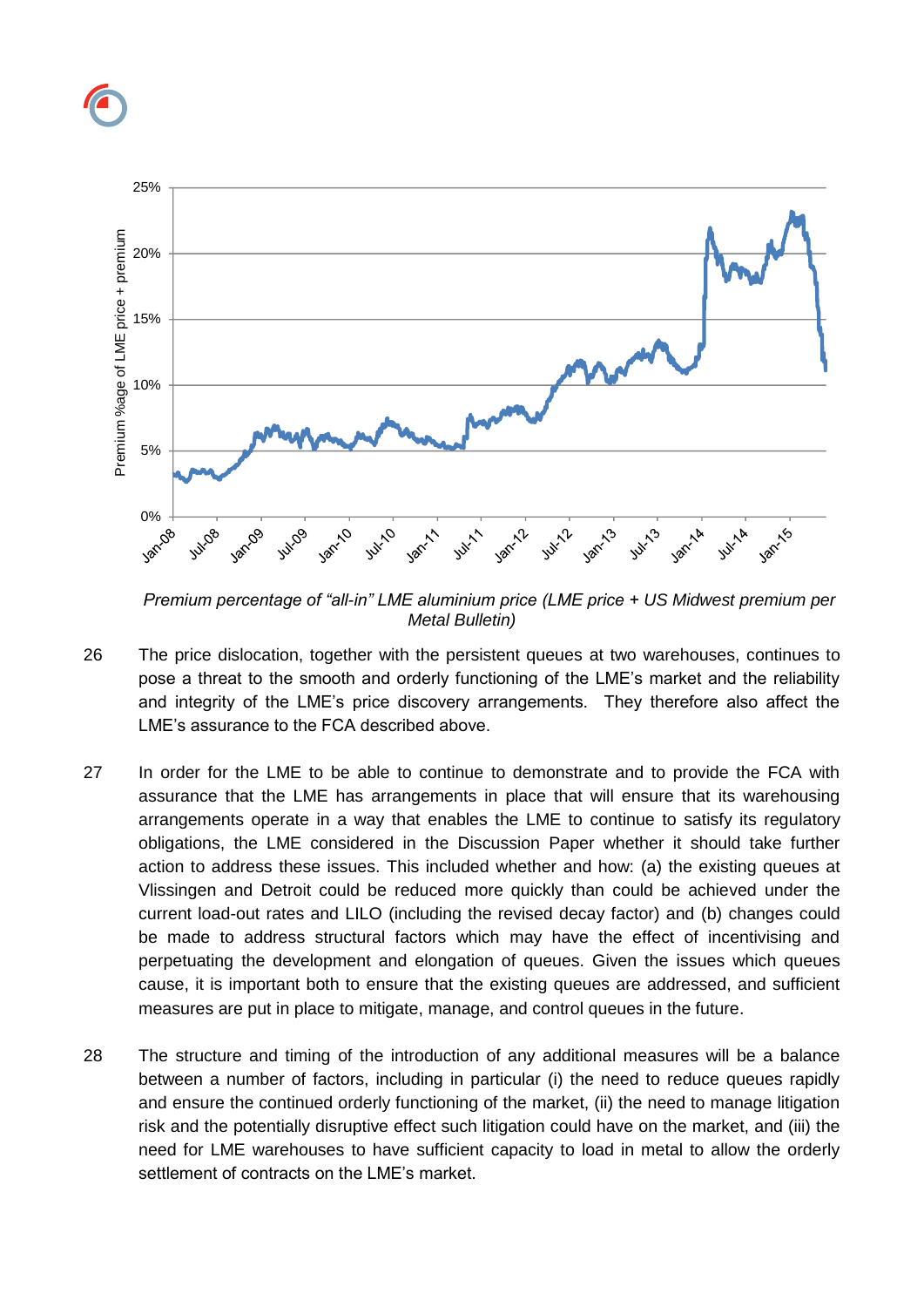

 $\overline{a}$ 

- 29 The eight Discussion Items outlined in the Discussion Paper have been put forward as the best options to achieve the aims described above and variously cover the three mains aims of the LME, namely to consider options which:
	- (a) Address existing queues and their impact;
	- (b) Address potential future queues; and
	- (c) Address the levels of rent and FOTs charged by warehouses.
- 30 Specifically, the load-out rate increase ("LORI") and queue-based rent capping ("QBRC") might address existing queues<sup>3</sup>; queue-based warranting restriction ("QBWR"), modified seller's option ("MSO"), future queue length control ("FQLC"), warrantholder behaviour ("WB") and proportionate increase in load-out rate ("PILOR") address the LME's aim of disincentivising future queues (notwithstanding other action to date including the LME's new powers to monitor incentives); and charge-capping ("CC") might address broader structural issues about rent and FOT changes, even in the absence of warehouse queues.

## **Analysis of the Discussion Items: responses and LME framework for consideration**

- 31 The LME remains fully committed to the key aims of the Discussion Paper, especially within the context outlined above, namely to fully explore potential reforms items including QBRC and CC as promised in the 2013 Consultation Report. A crucial component of this is gathering feedback and comments from the market on the Discussion Items to gain insight into market opinion on each of the potential routes forward.
- 32 Since the Discussion Paper closed on 2 May 2015, the LME has engaged in a process of analysis of all responses and feedback received during the course of the Discussion Paper period and below sets out an overview of this analysis.
- 33 As a general point about the feedback, it is worth noting that very few respondents highlighted a single Discussion Item as being sufficient in and of itself to achieve the desired end – although it should also be noted that there is considerable discrepancy of opinion as to what that end should look like.
- 34 The LME is aware that it is regulating for a very broad range of market users and, as such, any individual measure or "package" of measures has to be objective and proportionate for the LME market as a whole. With this in mind, the LME has used the feedback received to inform and refine its own thinking around the Discussion Items within a framework which is legally robust, objective and proportionate. The framework is as follows: for each Discussion Item, the LME will first summarise the market feedback, and then set out the LME's analysis of that Discussion Item. The LME's overriding objective in relation to consideration of each of the Discussion Items is to act proportionately and objectively. Therefore the LME has considered two questions for each Discussion Item, as set out in paragraphs 35 and 36.

 $3$  But note that, depending on the timing of its introduction, QBRC could be used to address existing queues or future queues – see below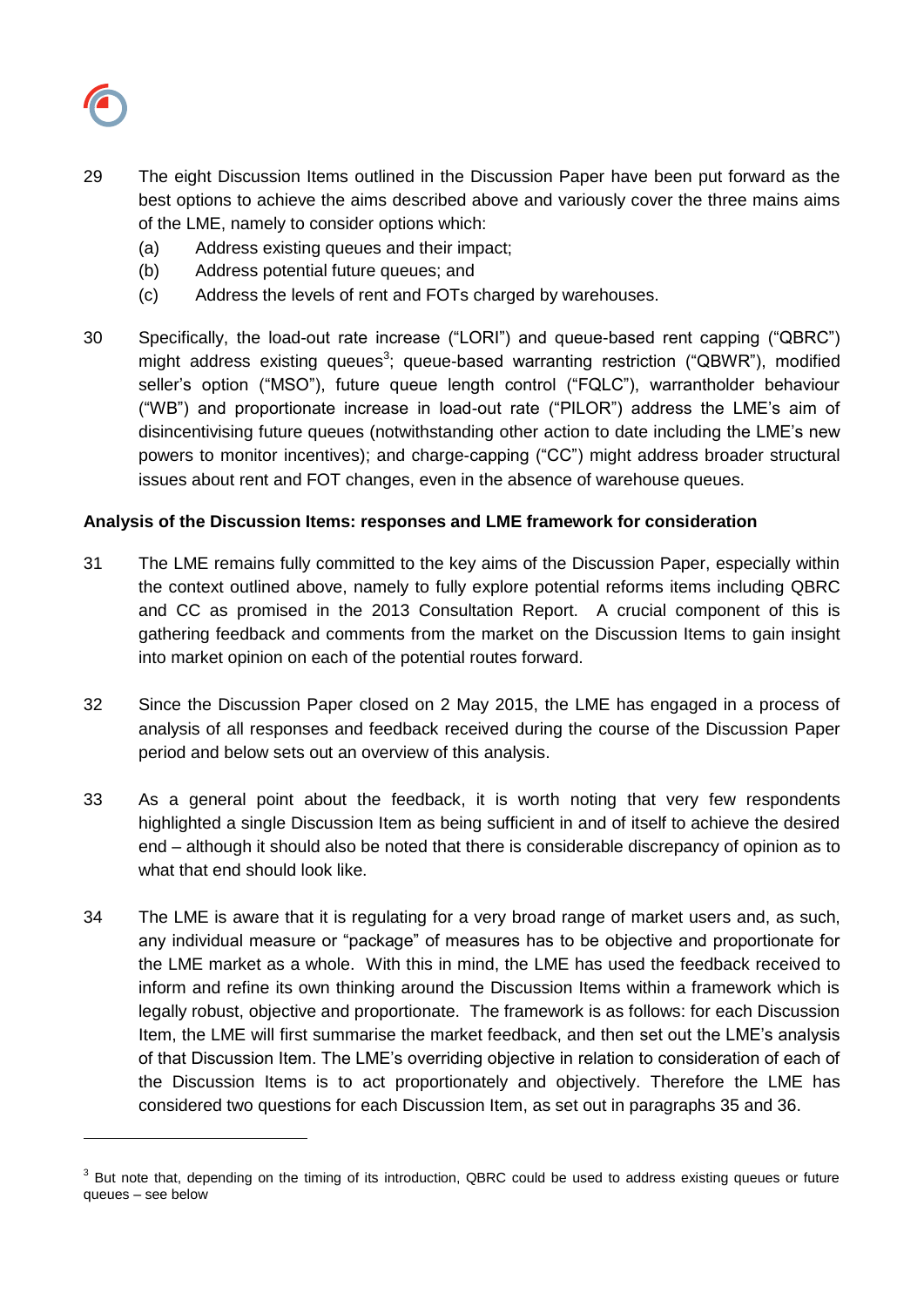

## 35 Firstly, does the Discussion Item comply with the principle of proportionality*?* In other words:

- (a) Is it capable of meeting the relevant objectives?
- (b) What are the most pertinent arguments for?
- (c) What are the most pertinent arguments against?
- (d) Are there any other, less restrictive means of achieving the same objective?
- (e) Would the negative effects be too great to justify implementation?
- (f) Is it likely to have an effect on competition (noting that, even if it is likely to have an effect on competition, it may still be justifiable and proportionate if it complies with the principle of proportionality and all the other tests set out)?
- 36 Secondly, does the Discussion Item seek to achieve a regulatory, prudential or organisational objective?
- 37 By analysing each of the Discussion Items through this framework, and taking into account all the market feedback received, the LME is able to ascertain which of the Discussion Items to take forward to a consultation with the market.

## **MEASURES TO ADDRESS EXISTING QUEUES AND/OR THE IMPACT OF EXISTING QUEUES**

### *Load-out rate increase ("LORI")*

### **Discussion Paper feedback**

 $\overline{a}$ 

- 38 Broadly, an increase in the load-out rate was viewed positively by a majority of those who responded to the Discussion Paper<sup>4</sup>. Those in favour of LORI believe that it is easy to understand, straightforward to implement and that it will effectively reduce queues across the LME network. Generally, it was preferred that it be implemented as soon as possible.
- 39 Suggested amendments included preventing affected warehouses in any location from dropping down the thresholds for load-out as their stock levels fall until any queue was reduced below 50 days. Once the queue was reduced below this threshold, the warehouse company could adjust its load-out rate proportionate to remaining stocks as per the Policy.
- 40 Other respondents argued that LORI as it is formulated in the Discussion Paper does not represent a sufficiently aggressive policy unless either: (i) the thresholds are raised; (ii) the load-out rate applies on a per-shed level, as opposed to the current per location level; or (iii) it is implemented as a part of a wider package of reforms i.e. in conjunction with other of the Discussion Items as outlined below.

<sup>&</sup>lt;sup>4</sup> For the purposes of assessing LORI and all other Discussion Items, the LME has taken into account feedback received both in writing and in meetings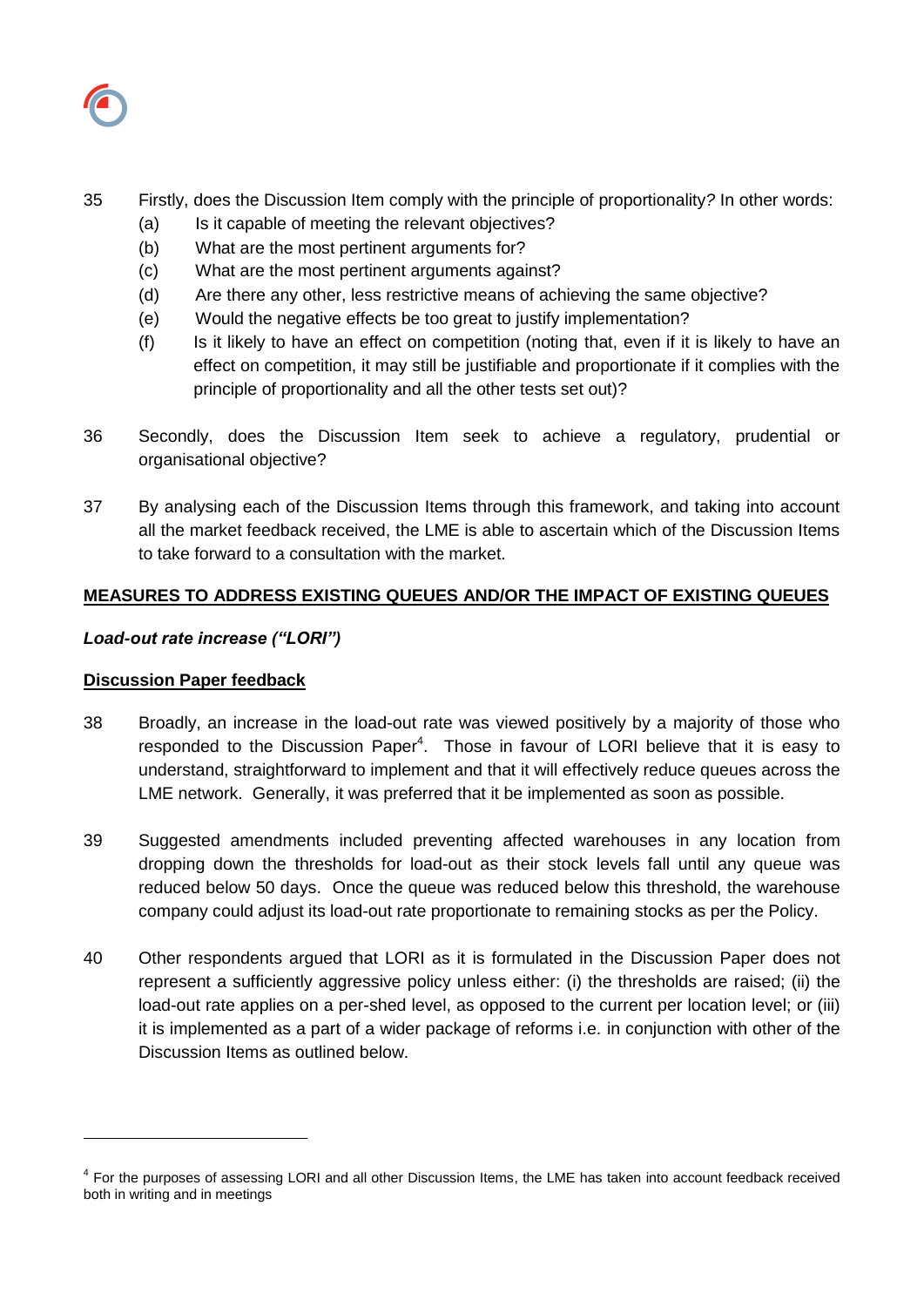

41 Critics were concerned that LORI would apply indiscriminately to all warehouses, rather than focusing on those who have existing queues over the 50 days threshold, and that warehouse companies will not have the logistical capacity to cope with increased load-out requirements leading to delivery failure and consequent market disruption.

## **LME analysis**

42 The feedback has a strong correlation with the LME's own understanding of the arguments for and against LORI which are part of a broader question as to whether LORI complies with the principle of proportionality.

## **Does LORI comply with the principle of proportionality?**

- (a) *Is LORI capable of achieving the relevant objectives?*
- 43 Historically, increases in load-out rates have proven ineffective in respect of reducing queues, since warehouses have had the ability to increase their load-in rates to compensate. However, with LILO in force, this is no longer the case. LORI is aimed at accelerating the reduction of existing queues and mathematically, an increased load-out rate (in the presence of LILO) would achieve this. The Consultation Notice explains the degree to which LORI is expected to accelerate the rate of queue decay. Therefore it is capable of achieving the relevant objective.
	- (b) *Most pertinent arguments for LORI*
- 44 The most pertinent arguments in favour of LORI are as follows:
	- (i) LORI will ensure the timely load-out of metal at all warehouses, reducing current queues and helping prevent the emergence of future queues.
	- (ii) Even with the increase of the decay factor under LILO, an affected warehouse is only obliged to load out more metal if it also engages in load-in behaviour. LORI's advantage is that even those warehouses electing to discontinue load-in would have to load out at an accelerated rate, if they fell into an applicable stock band and load-out demand was present.
	- (iii) The application of LORI across the LME's global network would also have a potential disincentivising effect on the development of future queues. Warehouses would be aware of their increased obligations and could adjust their load-in accordingly.
	- (iv) The LORI rule is straightforward, easy to understand and implement, and would not require major technical adjustments to LME or warehouse company systems. The proposed implementation date of 14 December 2015 (subject to consultation with the market and notice to the warehouse companies in accordance with the warehouse agreement) would give warehouse companies sufficient time to adjust to its implementation.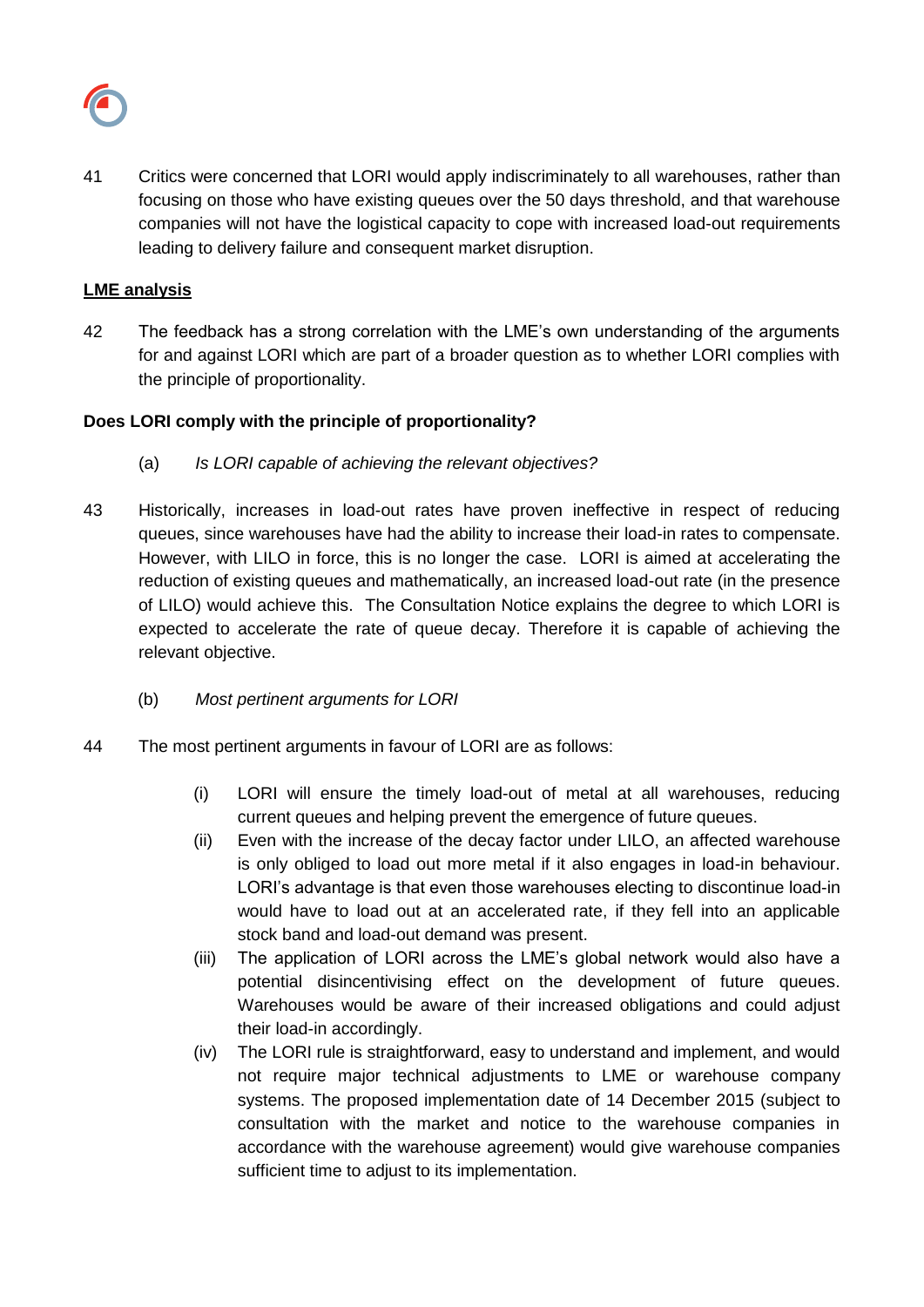

## (c) *Most pertinent arguments against LORI*

- 45 The most pertinent arguments against LORI are as follows:
	- (i) There are potential logistical concerns relating to increased load-out obligations – especially with regard to warehouses storing large tonnages of metal and those with queues – which include the capacity of warehouses to load out larger tonnages. These are fully explored in the 2013 Consultation Report and include that (A) significant operational differences exist between warehouses, and that some warehouses do suffer from significant logistical limitations which could make the imposition of higher requirements more difficult to implement, and (B) any increase in load-out (even at locations practically able to accomplish this) would require significant investment by warehouse operators. However, the LME believes the rates proposed under LORI are achievable for all warehouses. In particular, the LME notes that – by continuing to load in metals under LILO – warehouses are signalling that they are able to achieve load-out rates in excess of their current levels, and hence their ability to argue that the proposed LORI rates are logistically infeasible is reduced.
	- (ii) A wider and general point applicable to LORI (and also PILOR) is that simple quantitative increases in load-out rates have up to now failed to reduce embedded queues, and that such measures may not address the features or functioning of LME's market and/or warehousing arrangements that may allow queues to form and/or to continue. However, it should be noted that such increases have not historically been combined with LILO, the effect of which is to prevent warehouses from offsetting increased load-out rates by simply increasing load-in to a greater degree.
	- (d) *Are there any other, less restrictive means of achieving the same objective(s)?*
- 46 The other option set out in the Discussion Paper which would accelerate the rate of decay of existing queues is QBRC. For the reasons set out below, the LME believes that the introduction of QBRC as soon as possible (in practice, expected to be in December 2015, given the requirement to consult and give notice of the change to warehouse companies) would be likely to lead to litigation, the uncertainty of which could have a materially detrimental impact on the LME's market. The LME therefore believes that LORI is, on balance, marginally less restrictive and more proportionate than immediate QBRC. However, the LME believes that QBRC introduced at some point during 2016 could be an effective and proportionate measure in conjunction with LORI.
	- (e) *Would the negative effects be too great to justify implementation?*
- 47 The LME believes that the proposed increased rates of load-out under LORI are reasonable, achievable and proportionate, and would not impose unreasonable demands on warehouse companies. The LME notes that warehouses subject to the LILO rule have already elected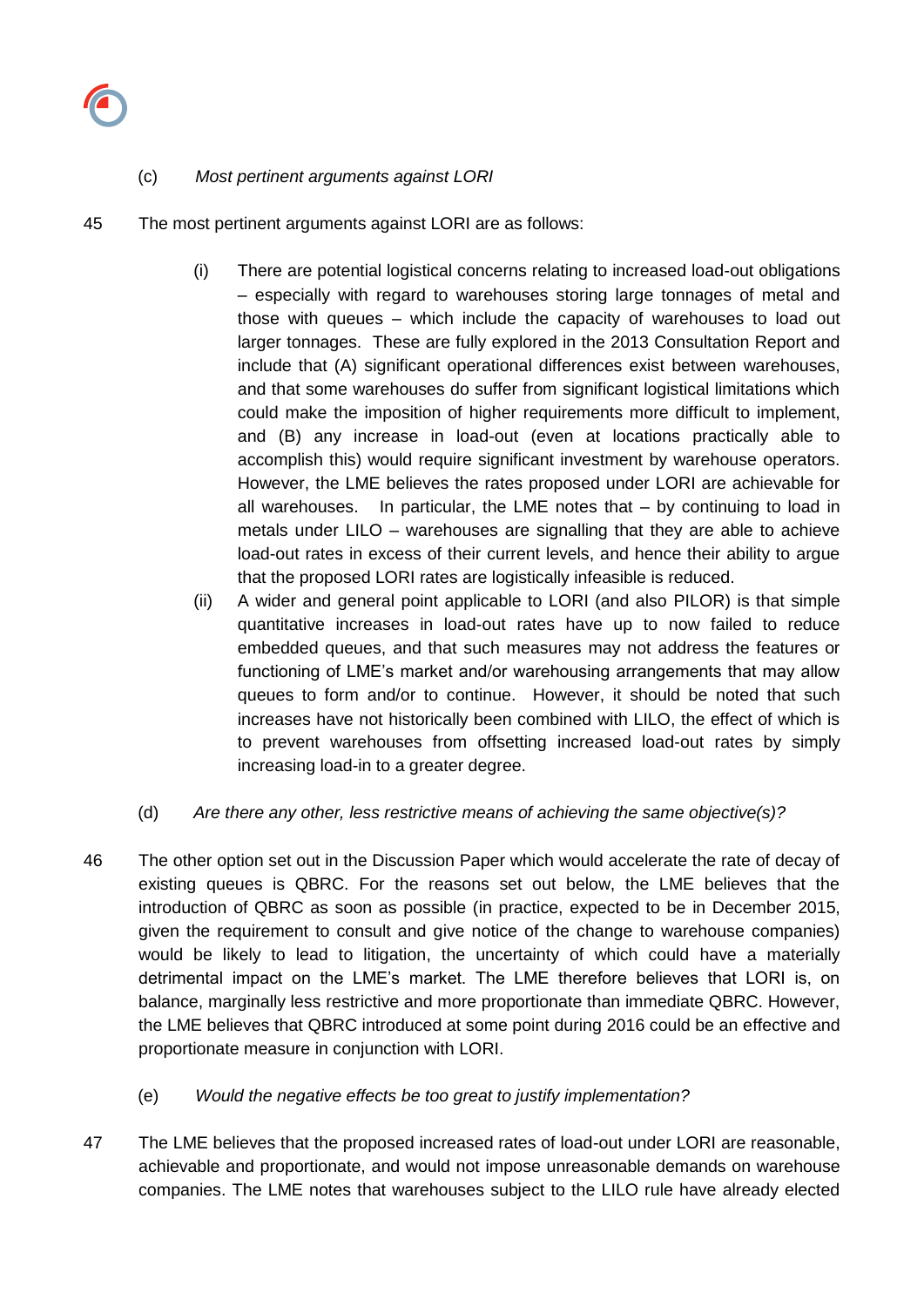

(by continuing to load in metal) to make themselves subject to increased load-out obligations – for example, during the First Discharge Period, Pacorini Vlissingen has been loading out over 4,500 tonnes per day on a number of days<sup>5</sup>; if it did not believe it was possible to load out at this rate, it should not have continued to load metal into its warehouses. Therefore it is highly unlikely that LORI will impose such materially increased obligations that warehouse companies will be unable to comply, or exit the market. LORI – in combination with the existing LILO rule – represents an effective way to accelerate queue decay and thereby ensure the continued operation of an orderly market.

- (f) *Is LORI likely to have an effect on competition?*
- 48 LORI would constitute an increase in the rate at which certain warehouses would be required to deliver out metal. The LME does not believe that LORI would have an effect on competition.

# **Does LORI seek to achieve a regulatory, prudential or organisational objective?**

- 49 LORI is seeking to accelerate the rate of queue decay. For the reasons set out above ("Why the LME believes it is necessary to take action"), this is a regulatory objective.
- 50 In light of the analysis set out above and within the context of the current LILO Rule, the LME believes that LORI represents a proportionate and fair means of reducing existing queues in an efficacious and timely manner, without affecting competition. For these reasons, the LME is proposing to implement LORI, and has today launched a consultation on this proposal in the Consultation Notice. The LME is not proposing to implement two of the amendments to LORI as proposed above ("freezing" stock count-based load-out rate reduction until a queue is below 50 days, or making the load-out rates more aggressive) as it is mindful of the imperative to balance the needs of all aspects of its market. The LME believes that the rules and rates currently proposed are proportionate and fair for all users. The LME does agree, however, that LORI would be most efficacious implemented in conjunction with other of the Discussion Items, and its intentions in this regard are outlined below.

# *Queue-based rent capping ("QBRC")*

### **Discussion Paper feedback**

l

51 QBRC is one of two potential reform options which the LME committed to assess as part of its 2013 Consultation Report, and it has received a significant level of attention in the market since that point.

<sup>5</sup> Load-out under LILO is determined by load-in. Load-in is at the discretion of the warehouse company. Therefore it could be argued that a warehouse company loading-in at this level is tacitly acknowledging that the consequent load-out is feasible.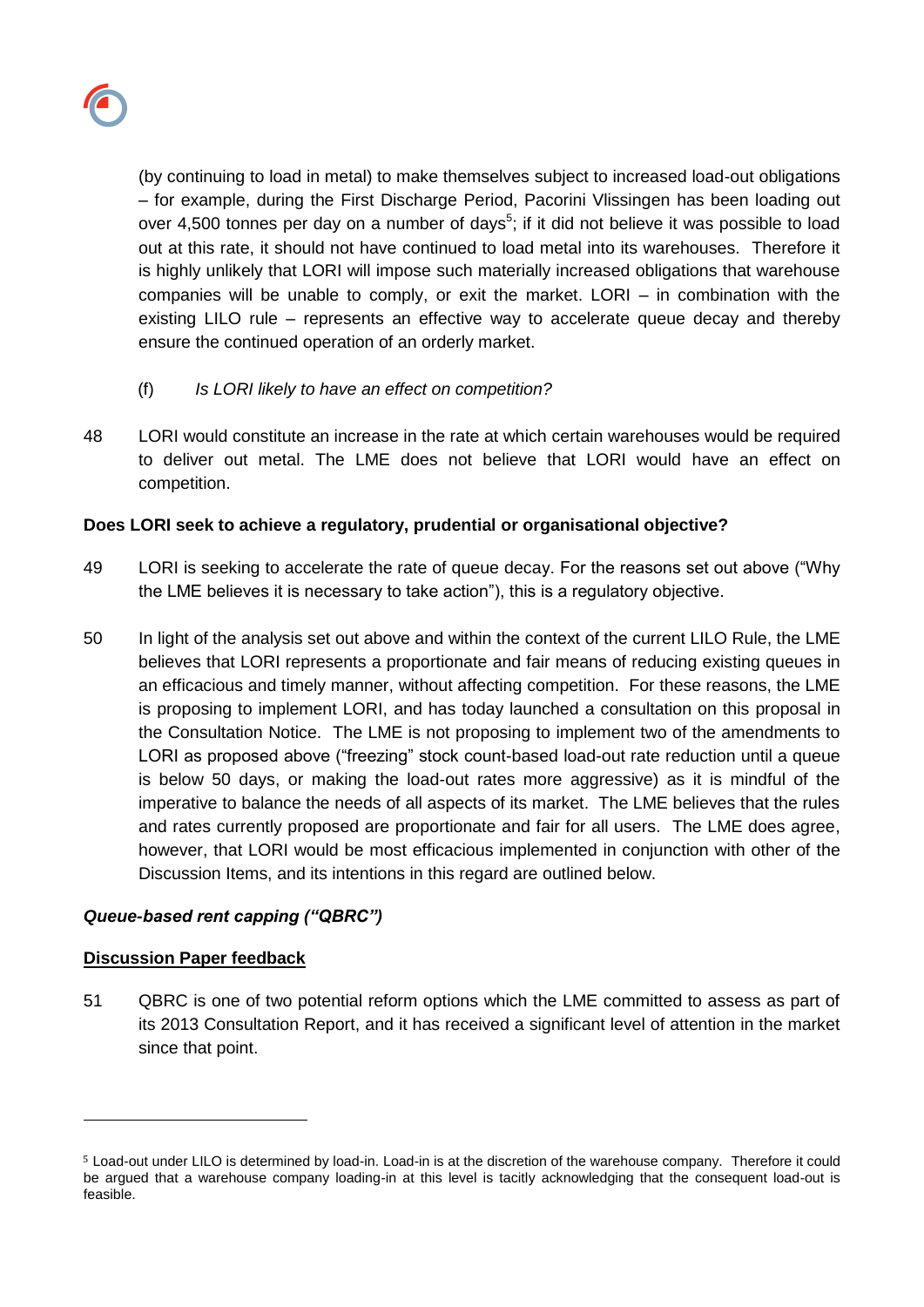

- 52 Consistent with this, of all the Discussion Items, QBRC received the highest number of comments and, overall, there were more comments in favour than against. Proponents felt that it would reduce existing queues, help prevent the build-up of future queues and deter the payment of excessive incentives which, it is believed, have contributed to perceived market distortions. An additional advantage cited was the fact that QBRC does not restrict load-in by metal owners, although it was acknowledged that warehouse companies would accept load-in depending on their capacity to load out to avoid loss of rental income.
- 53 Of those who acknowledged the potential legal risks in pursuing this option and the potential for market disruption which this could provoke, most – but not all – believed that this was an acceptable risk in light of the potential benefits to maintaining a orderly market in the long term that QBRC could offer.
- 54 Critics have highlighted the potential for abuse, inefficiency and unintended consequences. These include excessive raising of charges by warehouse companies to compensate for loss of potential rental income, and the risk of market disruption through warrantholder "greenmailing", i.e. warehouse companies being held to ransom by large cancellations designed to take advantage of cheaper "in-queue" rent (after 30 days) or no rent charges at all (after 50 days) which could both be unfair to warehouses. This improvement in the economics of cancellation could potentially have an additional unintended consequence of driving up queues.
- 55 As with LORI, other critics were concerned that it would be inappropriate for the LME to implement rules which target all warehouse companies rather than just those with queues of over 50 days and that the added requirements would make it difficult for some warehouse companies to stay in business. There were also concerns around limits and restrictions being placed on charging rent while service provision continues from warehouse companies.
- 56 Again, it was felt by some respondents that QBRC would be at its maximum efficiency if implemented in conjunction with other Discussion items. Other suggested amendments include changing the proposed thresholds so that the charges are never set at nil (or indeed, so that warrantholders with metal in queues do not pay any rent at all), implementation at a future date to lessen the risk of market disruption and limit the economic impact on warehouse companies, and only applying the rule to new metal.

### **LME analysis**

# **Does QBRC comply with the principle of proportionality?**

- *(a) Is QBRC capable of achieving the relevant objectives?*
- 57 The LME believes that QBRC would be capable of achieving an acceleration of the rate of existing queues and/or preventing the occurrence of future queues. Although the proposal offers no guarantee that warehouse companies will load-out metal before the 30- and 50 day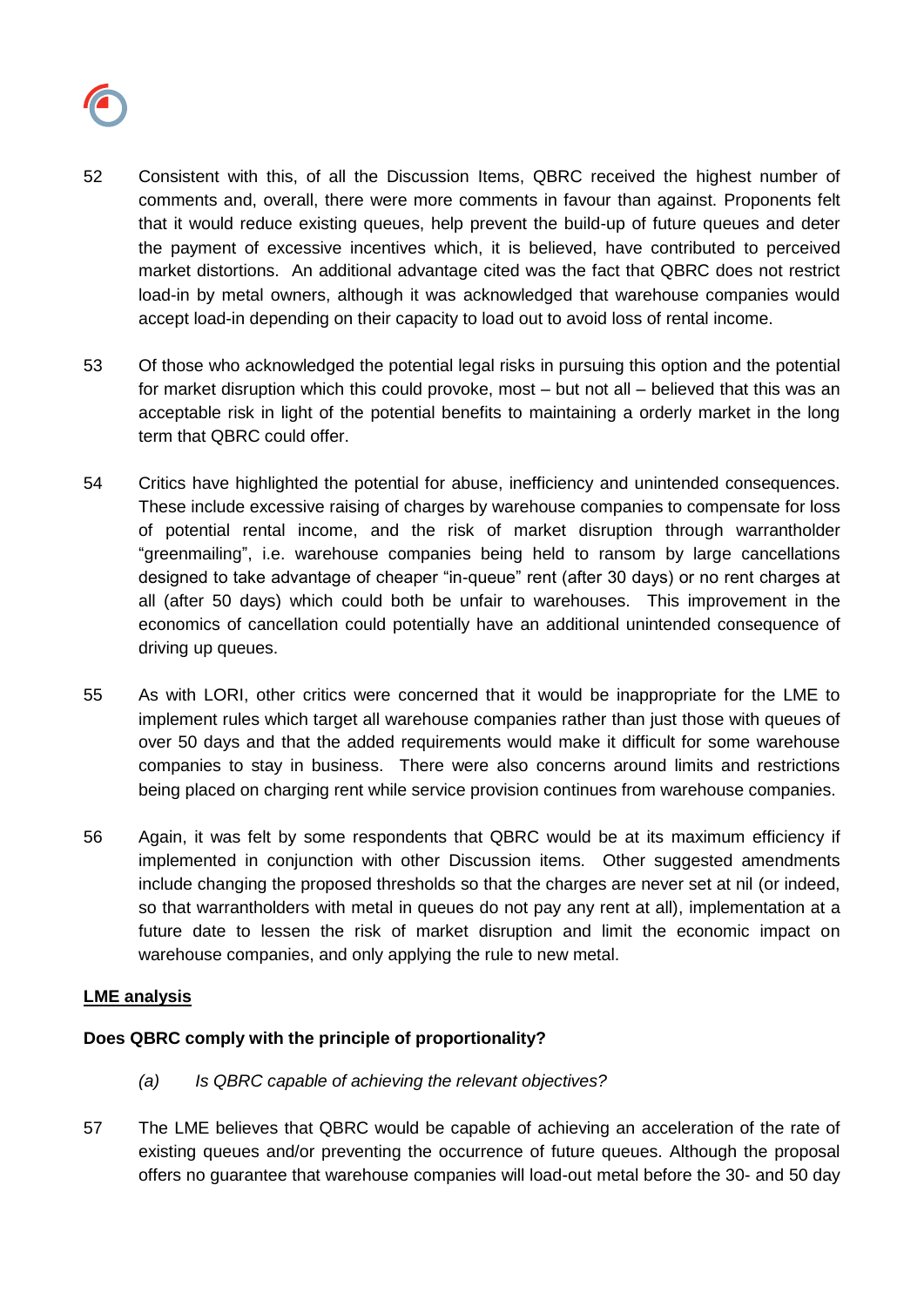

 $\overline{a}$ 

thresholds, it does significantly disincentivise warehouse companies from retaining metal over such thresholds.

## *(b) Most pertinent arguments for QBRC*

- 58 Many of the arguments for QBRC were highlighted by respondents to the Discussion Paper as outlined above. For completeness, the LME believes that the most pertinent arguments for QBRC are as follows:
	- (i) QBRC would to some extent incentivise warehouse companies to load out metal within 30 days so that they were not liable to discount their rent rates for metal queued between 31 and 50 days. QBRC would more strongly incentivise warehouse companies to load out metal within 50 days, because they would not receive any rent for metal queued after this point.
	- (ii) It would benefit metal owners who would receive rent discounts if their cancelled metal were subject to a queue greater than 30 days.
	- (iii) QBRC would help to preserve the orderly functioning of the market in accordance with the LME's regulatory obligations. QBRC would ensure that warrantholders receive prompt access to their metal. The LME believes that somewhere between 30-50 days at most is an appropriate sourcing horizon for physical metal. Therefore QBRC would be likely to encourage an increased utilisation of the LME physical network as a source of delivery for physical metal. In other words, metal consumers might be more likely to source metal from the LME, rather than in the physical market, in times where they were unable to source metal anywhere else, or where the costs of doing so in the physical market were prohibitively high. As a result, QBRC is also likely to improve the arbitrage between the LME market and the physical market. As documented in the Discussion Paper and the 2013 Consultation Report, one effect of the queues has been to depress the LME price relative to the physical price of metal, as the waiting time for LME metal has been factored into the LME price. QBRC would be expected to improve the efficiency of the price discovery process to ensure that the LME price reflects the underlying price as effectively as possible<sup>6</sup>.
	- (iv) If implemented on a future date (rather than as soon as possible), QBRC would arguably have less effect, or even no effect at all, on warehouse companies' existing investments (i.e. the amounts paid out in terms of incentives by warehouse companies anticipating that a queue would remain in effect for a certain period).

 $6$  The LME notes that the impact on the LME price could be an issue for certain sections of the market. Indeed, this was noted as an "issue" rather than a "benefit" in the Discussion Paper. However, in light of the responses to the Discussion Paper, and after further consideration, the LME is of the view that improving the efficiency of the price discovery process is important to the fulfilment of the LME's regulatory obligations and will have beneficial effects for the functioning of the market as a whole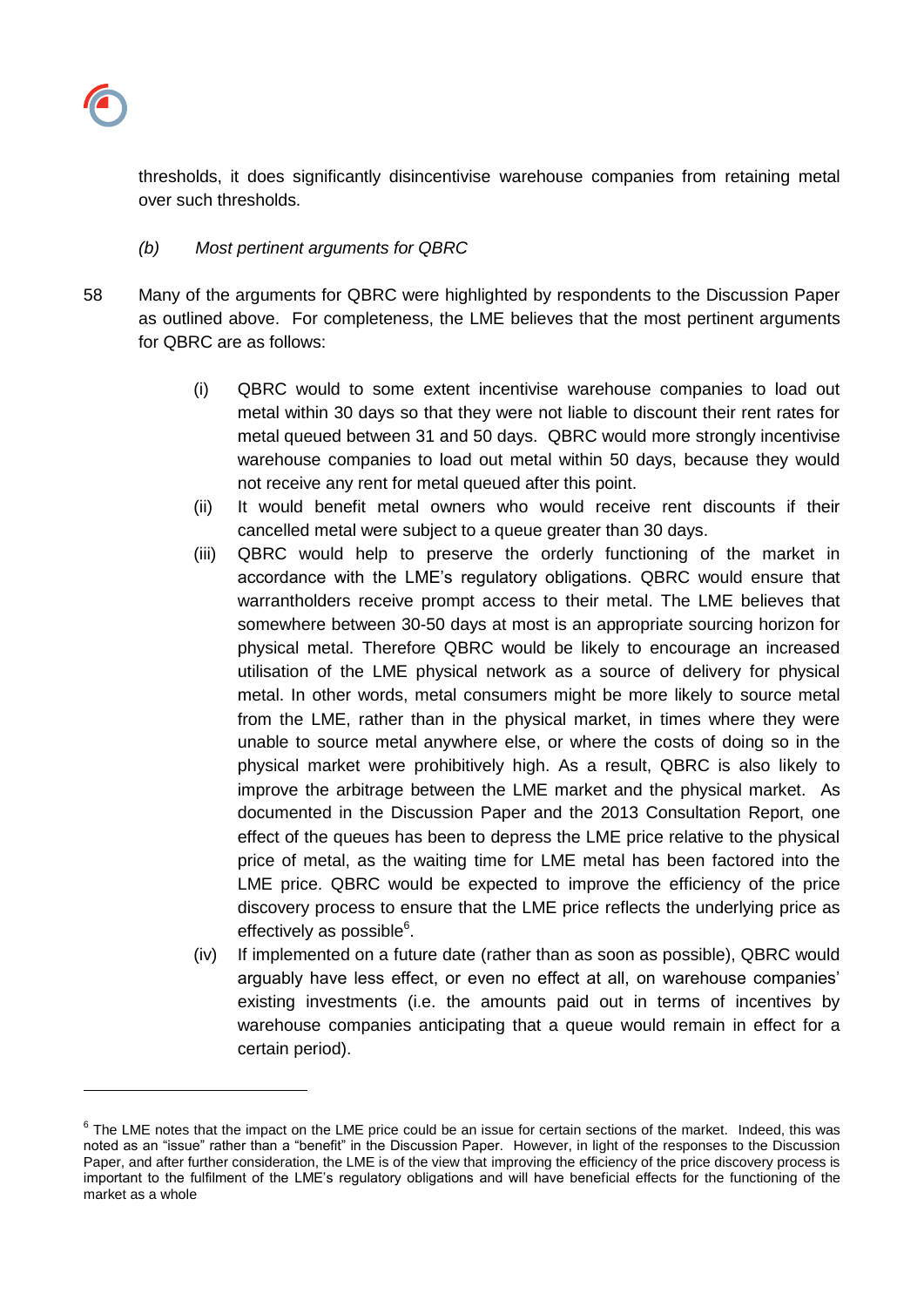

- (v) QBRC might reduce the financial attractiveness for warehouse operators to pay incentives for new metal to be loaded-in to their warehouses, if such incentives had originally been intended to be funded from rents charged in queues.
- (vi) Absent the risk of litigation affecting the orderly functioning of the market, QBRC would arguably be the most efficient method of accelerating the rate of decay of existing queues and/or preventing the accumulation of future queues, whilst striking the appropriate balance between the interests of different sections of the market. For metal owners, it would ensure that they are likely to receive their metal within an appropriate timeframe. It does not place any restriction on metal owners' ability to warrant metal or deliver metal in settlement of short positions (which, as discussed elsewhere, might risk settlement failure). For warehouse companies, it would give certainty as to the consequences of failure to deliver out within the 30 and 50 day thresholds, whilst permitting a warehouse company some flexibility to exceed the thresholds if necessary (acknowledging that the consequences will be a reduction in, or elimination of, the rent they can charge).
- (vii) QBRC has significant support from certain quarters, including regulators in the US. It is possible that some form of requirement for a queue-based rent cap may be written into US legislation in respect of the recognition of Foreign Boards of Trade, and also possibly potential future IOSCO principles in respect of physical delivery for commodity markets, should IOSCO choose to publish such principles.
- *(c) Most pertinent arguments against QBRC*
- 59 The most pertinent arguments against QBRC are as follows:
	- (i) Given the potentially significant impact on affected warehouses' business models<sup>7</sup> the litigation risk related to QBRC may be higher than for other options. A challenge could engender uncertainty about where the price should be. Given the possible effect on the LME price which QBRC could have, this could have serious implications for the orderly functioning of the market over a significant period of time. However, as a result of feedback received from the market, the LME believes that the litigation risk, and therefore the risk of market disruption, might be ameliorated by a future implementation date.
	- (ii) Concerns were expressed in the Discussion Paper regarding QBRC giving too much power to metal owners, particularly regarding the possibility of warrantholders undertaking (or perhaps threatening) large scale cancellations in order to obtain discounted or zero-cost storage from warehouse companies. A particular concern with QBRC (if implemented immediately) was that it might trigger large scale cancellations which could initially see queues rise rather than

l

 $7$  At least if QBRC were implemented in respect of existing metal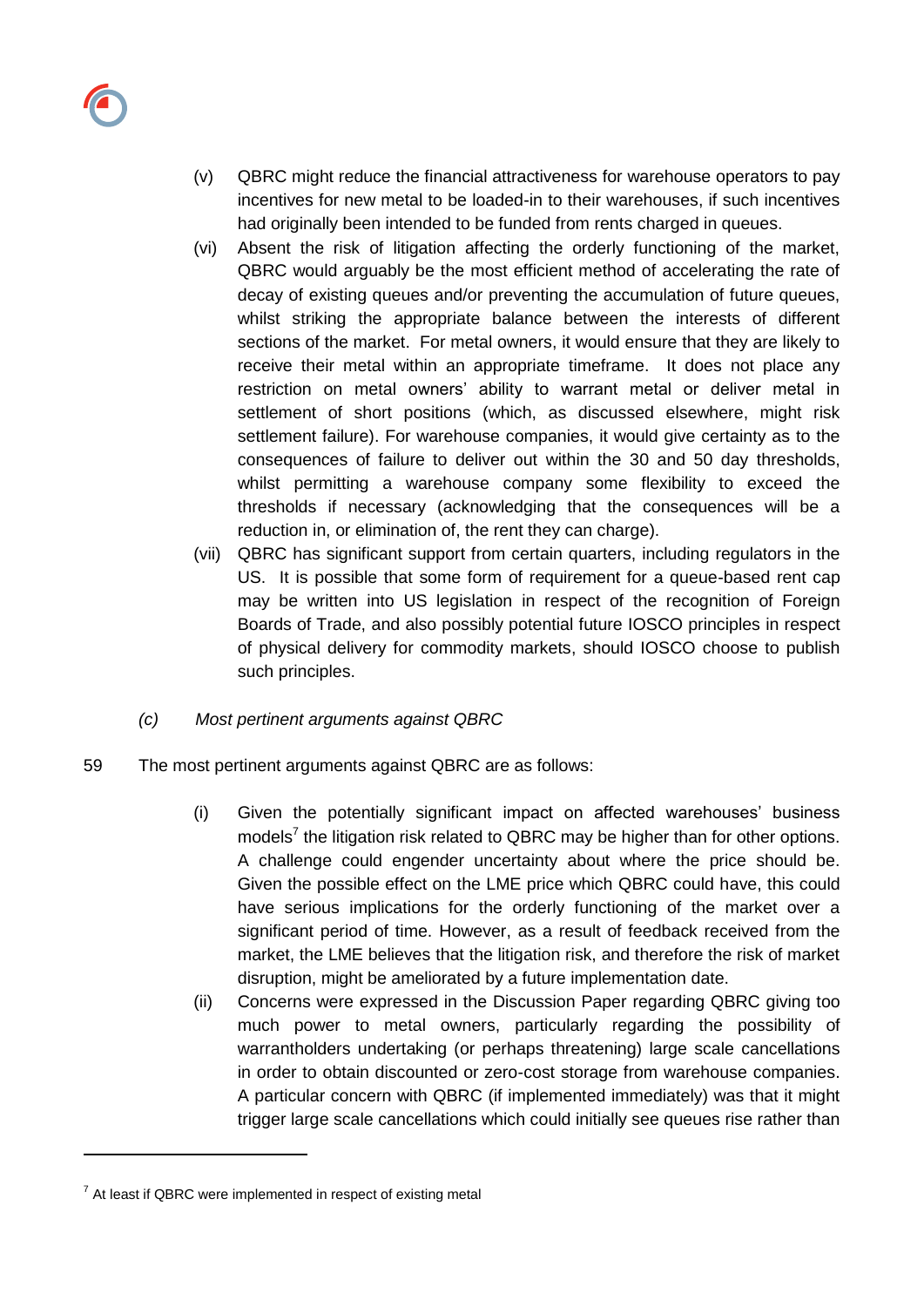l

fall. The LME believes that such concerns could be at least partially ameliorated by a future, rather than immediate, proposed implementation date. Furthermore, the likelihood of warrantholder "greenmail" can perhaps be overstated. Such a strategy would require a large concentration of warrants in one location, together with transport and alternative storage for very large volumes of metal: this would be an expensive and possibly risky strategy.

- (iii) Warehouses could respond to QBRC by increasing charges (rents, FOTs or both) in order to counter the limitations placed on the number of days for which rent may be charged. In extremis, it would be possible for warehouses to simply increase the FOT charge by the amount they expect to lose under QBRC, and hence in overall terms the economics for metal owners would remain unchanged $8$ . This concern could be mitigated by CC, or at least the possibility of CC being introduced in the future (see below).
- (iv) There is no guarantee that warehouses would choose to load out metal more quickly. On balance, however, it is likely that warehouse companies would load-out more quickly, in order to free up space for metal in respect of which the warehouse company was able to collect income. Furthermore, even if the rate of load-out were not increased, the fact that metal owners would not be compelled to pay rent while sitting in the queue would reduce, to a certain extent, the frictional cost associated with withdrawing metal from the LME network, and hence the discount of the LME price to the "real-world" price of aluminium.
- *(d) Are there any other, less restrictive means of achieving the same objective(s)?*
- 60 The LME acknowledges that, with LILO (and, potentially, LORI), the queues at Vlissingen and Detroit are likely to fall under the queue threshold during 2016, absent large cancellations of existing stock. A key question is whether this rate of decline is sufficiently rapid. Clearly it would be desirable to eliminate the queues as rapidly as possible, and QBRC would appear to be the most efficient method of achieving this. However, the LME has to balance the competing needs of different sections of the market, together with its overriding objective to preserve and enhance the orderly functioning of the market. The possibility of market disorder caused by the uncertainty of litigation remains a real concern. The Discussion Paper noted that such a concern could be mitigated in two ways:
	- (i) Future implementation i.e. the rule would be implemented at a future date once queues are expected to have fallen significantly, or even fallen below the 50 day threshold altogether. Based on current modelling, the point at which queues might fall below the queue threshold at both Detroit and Vlissingen

<sup>&</sup>lt;sup>8</sup> The possibility of increased charges may arguably apply to any option set out in the Discussion Paper. However, given the possible impact of QBRC (if introduced in respect of existing metal) on the business models of certain warehouses, the possibility of increased charges is arguably particularly acute (at least in respect of warehouses with embedded queues)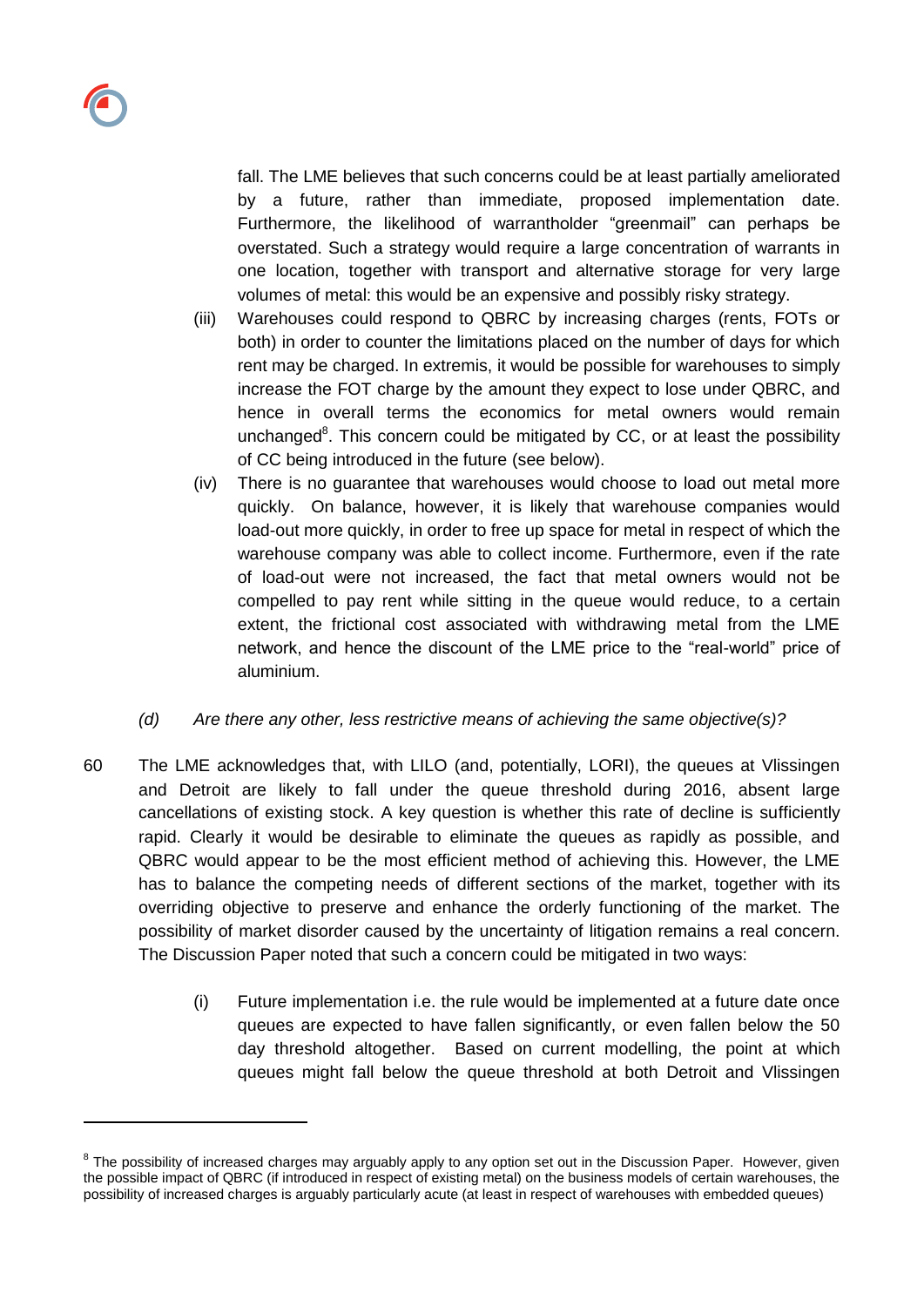could be between 26 April 2016 and 5 February 2017 $9$ . Therefore, the LME believes that a possible solution could be to implement QBRC at a point between these two dates, for example 1 May 2016. The reason for this is that the LME believes that the "worst case scenario" is reasonably unlikely to occur, and therefore the market could reasonably expect that the embedded queues at Vlissingen and Detroit would have fallen to beneath the queue threshold of 50 days by 1 May 2016.

- (ii) Exit provision. The Discussion Paper set out the possibility of an "exit" provision for warehouses in a Delivery Point which do not wish to be bound by QBRC. This might help to mitigate the risk of a warehouse company commencing litigation in order to protect the value of its investment in incentives, by allowing it to recoup the value of those incentives if it took advantage of the exit provision. However, the LME believes that an exit provision is less necessary if, as proposed, QBRC is introduced at a future date, rather than as soon as possible: if QBRC was introduced on 1 May 2016, warehouse companies would have more time to recover their investment before QBRC took effect.
- *(e) Would the negative effects be too great to justify implementation?*
- 61 The LME acknowledges the potential of the adverse effects outlined in above but feels that the benefits, combined with potential measures to mitigate the risks (such as future implementation on 1 May 2016) arguably outweigh the risks.
- 62 Certain market participants might argue that, given the only two remaining embedded queues are at Vlissingen and Detroit, it is disproportionate to introduce measures which affect all warehouses. However, as outlined above, the LME is also concerned to ensure that, amongst other things:
	- (i) contracts admitted to trading on its markets are capable of being traded in a fair, orderly and efficient manner;
	- (ii) the arrangements for determining the settlement price of its contracts must be such that the contract price properly reflects the price of the underlying metal;
	- (iii) there are adequate settlement and delivery procedures for the metal traded on the exchange; and
	- (iv) business conducted by means of its facilities affords proper protection to investors.
- 63 As such, any potential future queues are also an area of concern for the LME, and it would be remiss for the LME's current reforms to focus solely on current concerns and not concurrently take into consideration operational best practice for its physical network going forward. Many of the LME's warehouses contain significant volumes of stock which, subject

l

<sup>&</sup>lt;sup>9</sup> Including the impact of LORI, if implemented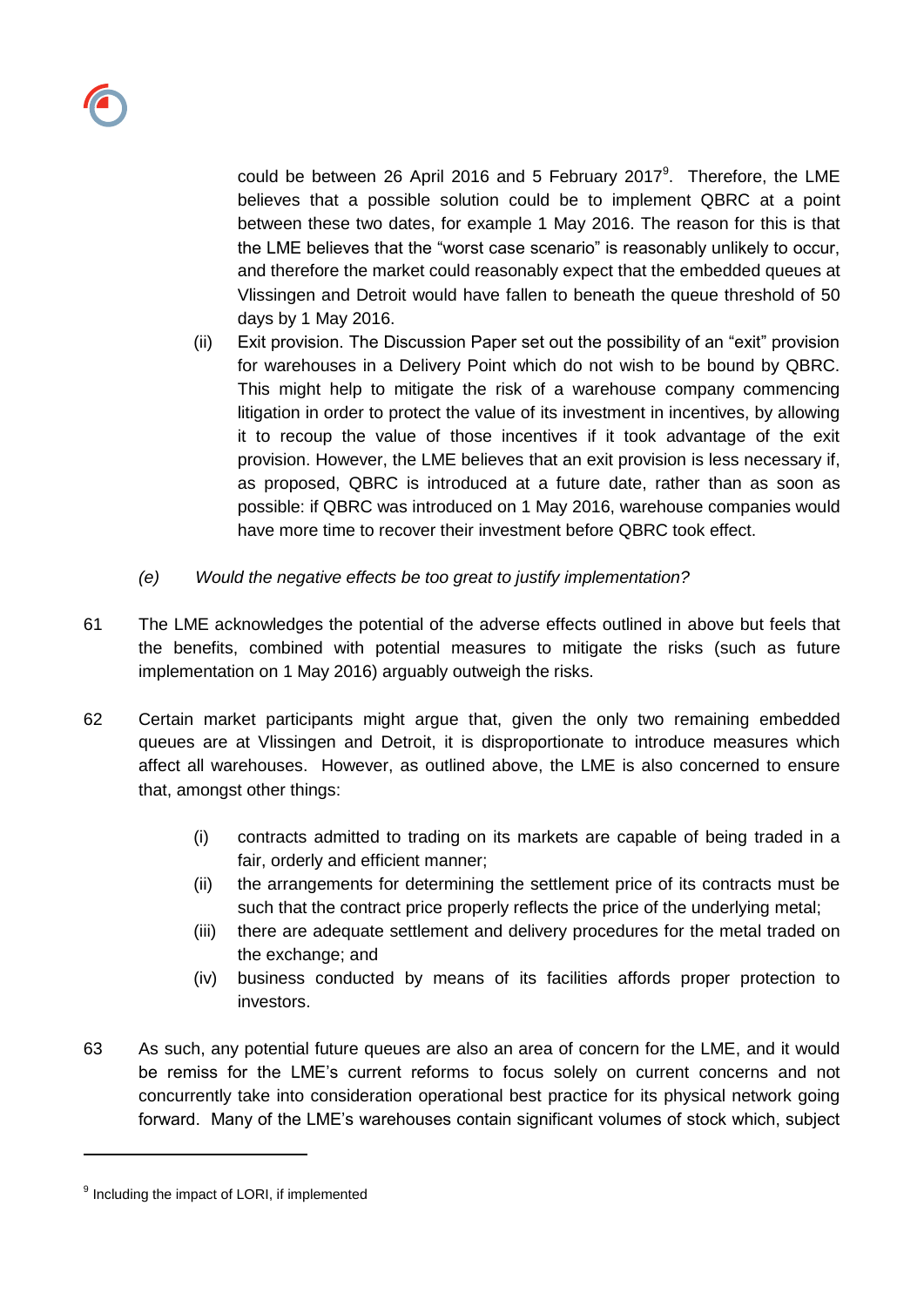

to cancellation decisions made by metal owners, could become significant queues overnight. This risk does not apply to just Pacorini Vlissingen and Metro Detroit and, as such, the LME believes that measures to disincentivise future queues should apply to all warehouses in the LME network.

# *(f) Is QBRC likely to have an effect on competition?*

64 QBRC is a prohibition on charging in certain circumstances (i.e. when queues reach a certain level). QBRC, in isolation, would still leave warehouses free to compete regarding the levels of rent, FOT rates and incentives. Arguably, QBRC would improve the ability of warehouses without queues to compete with warehouses which have queues – in other words, it would level the playing field on which warehouse companies compete.

# **Does QBRC seek to achieve a regulatory, prudential or organisational objective?**

- 65 QBRC, whether introduced as soon as possible or at some point in the future, is expected to help to accelerate the rate of existing queues, and/or prevent the occurrence of future queues. This belief is based on the reasonable economic expectation that warehouses will not wish to store metal for no rent, and hence will be incentivised to load out such metal more quickly once rent can no longer be charged. As set out above, this expected outcome is consistent with the LME's stated regulatory objectives.
- 66 Given this, the LME believes that QBRC represents an efficacious policy lever in managing queues across its entire physical network. Having said this, and as outlined above, the LME is concerned that such a measure represents a fair and proportionate change across its broad user base and, as such, believes that a future implementation date would better balance the competing needs of the market. The LME's queue decay modelling suggests that the point at which queues might fall below the queue threshold at both Detroit and Vlissingen could be between 26 April 2016 and 5 February 2017<sup>10</sup>. Therefore the LME is proposing to implement QBRC as of 1 May 2016 to prevent the emergence of future queues, and has launched the Consultation Notice today to consult with the market on this option.
- 67 Given the proposed future implementation date, the LME does not believe that it is necessary or appropriate to include an exit provision such as the one outlined in paragraph 60(ii) above. The proposed timetable allows ample time for warehouse companies to amend their operations in preparation for the start of the QBRC rule. Such equivalence of effect thus obviates the need for such a provision and has additional benefits in terms of: (i) minimising the loss of investment on the part of warehouse companies; (ii) ease of implementation and scheduling; and (iii) negating the possible negative effects of an exit provision on warrantholders and their ability to rewarrant metal. As such, the LME is not proposing to implement an exit provision.

l

<sup>10</sup> Including the impact of LORI, if implemented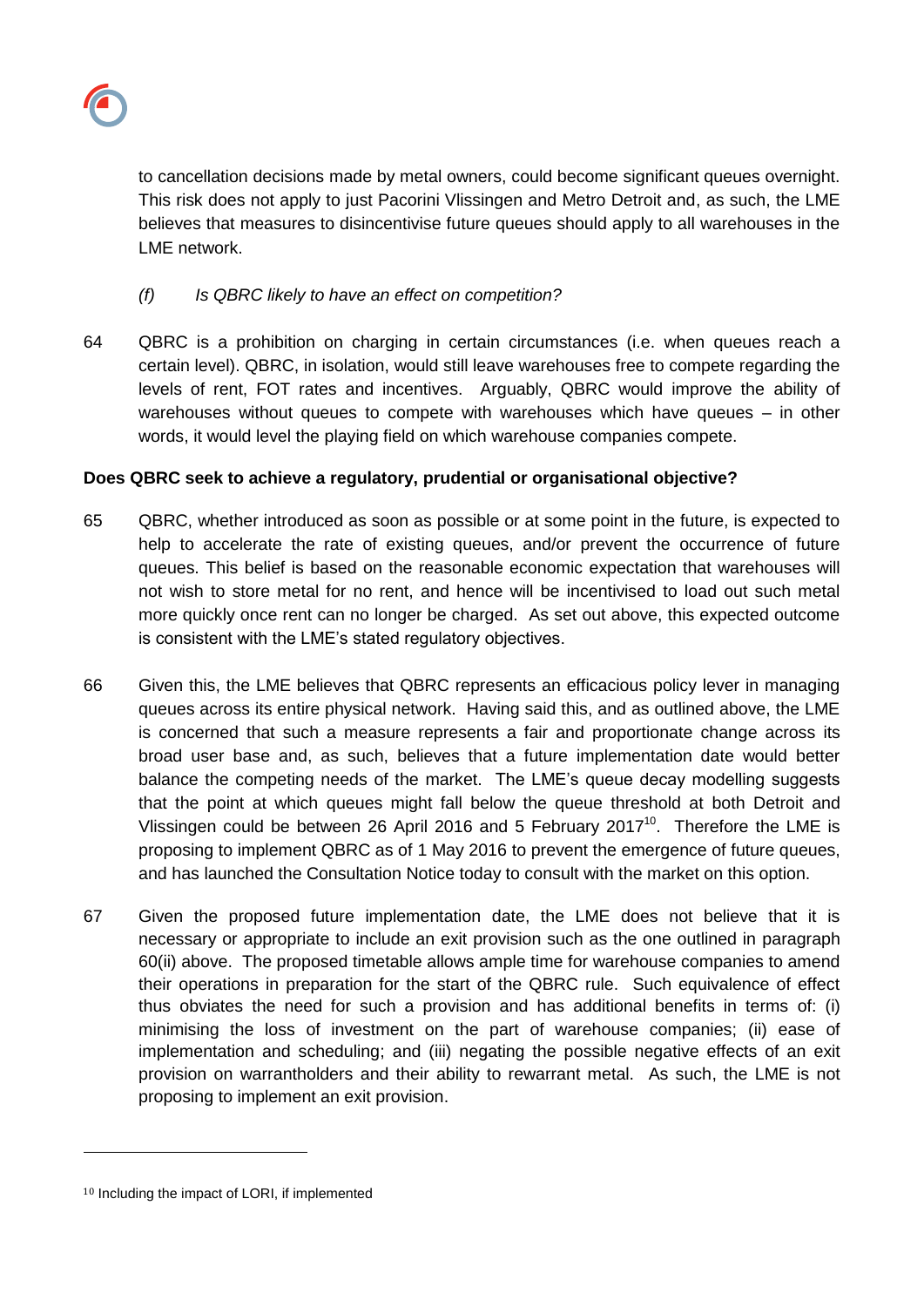

# **MEASURES TO PREVENT ACCUMULATION OF FUTURE QUEUES**

#### *Queue-based warranting restriction ("QBWR")*

#### **Discussion Paper feedback**

- 68 In general the market did not respond positively to potential reform on the basis of QBWR.
- 69 The most serious concern was that QBWR would prevent short sellers from warranting metal for settlement causing market disruption without adding any real value – especially given that the 10 day grace period was not viewed as a sufficient length of time to re-organise warranting activities. It was felt that the ability to deliver metal against an LME short is crucial for an orderly market, that removing it would create uncertainty on available delivery points and unfairly disadvantage short sellers, and that the magnitude of this reform was unnecessary to disincentivise load-in.
- 70 Other criticisms include the risk of increased costs for warehouse companies to monitor QBWR – even when they did not have a queue of over 50 days, making participation in the LME market less attractive, especially given that warehouse companies cannot control for the possibility of a mass cancellation. It could incentivise metal owners to store metal offwarrant, leaving less metal in the LME system leading to less liquidity and lower LME volumes. Generally, it was felt that market factors should dictate load-in, rather than artificially imposed restrictions.
- 71 In addition, the measure was felt to be overly complicated, unlikely to prevent new queues from forming, and unfairly punitive on warehouses, impeding their ability to be a genuine market of last resort and forcing them to raise charges.
- 72 However, those in support of QBWR refuted the risk to short sellers, arguing that metal could be put on warrant earlier reducing the potential risk of settlement failure in the event that their chosen warehouse was prevented from warranting new metal. The LME could maintain a panel to arbitrate in the event of legitimate cases.
- 73 Those who supported QBWR argued that it would help reduce existing queues promoting faster load-out – as well as preventing an extension of the queue problem. It could lead to a more even distribution of metal across the LME network, thus eliminating bottlenecks and generating free market competition.

#### **LME analysis**

#### **Does QBWR comply with the principle of proportionality?**

- *(a) Is QBWR capable of achieving the relevant objectives?*
- 74 QBWR might help to prevent future queues because metal owners could not place metal on warrant at a warehouse company once it had a queue. However, there would be nothing to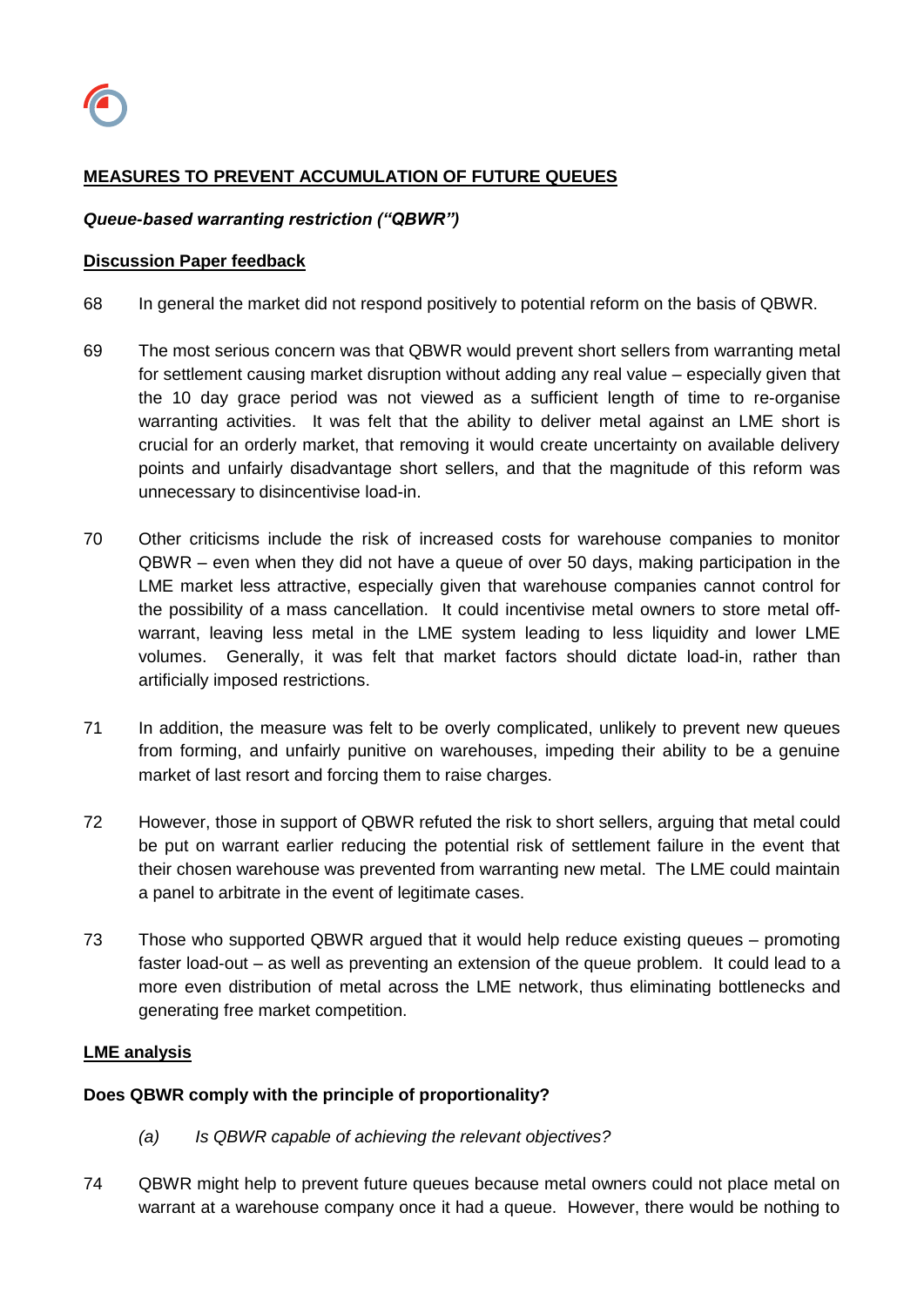

stop metal accumulating in large quantities at a warehouse; if all that metal was cancelled in a short period, a significant queue could still arise. Therefore QBWR would only be at best partially effective at preventing future queues.

# *(b) Most pertinent arguments for QBWR*

The most pertinent arguments for QBWR are as follows:

- (i) The benefit of QBWR is, broadly, that it would prevent the warranting of metal at warehouses with queues as a warehouse could not warrant any new LME metal until the queue had been reduced below 50 days. This should also assist with the prevention of the accumulation of large volumes of metal at particular warehouses (which, if cancelled, could create or maintain a queue). Metal owners would therefore be obliged to consider alternative warehouses (or other options) for warranting their metal.
- (ii) Accordingly, while QBWR would not accelerate the rate of decline of existing queues (formed of existing cancelled metal), or the potential for existing live warrants to be cancelled and added to the queue, it would materially reduce the potential for new metal to be warranted, which could subsequently be cancelled and hence add further to the queue.
- (iii) It may additionally be the case that, in order to continue loading-in metal, warehouse operators choose voluntarily to increase their load-out rates and hence reduce the queue to below 50 days, at which point they would be able to compete again for metal. However, warehouse operators could choose to "monetise" existing queues by ceasing to load in at that particular location, and instead load in metal to a warehouse facility in a nearby location which would be unaffected by QBWR. Given that the ability of the warehouse operator to pay incentives at the queued location would be limited by QBWR, there would be little advantage to continuing to load in material at that queued location, rather than a nearby but distinct location.
- *(c) Most pertinent arguments against QBWR*
- 75 The most pertinent arguments against QBWR are as follows:
	- (i) QBWR might be criticised on the basis that it acts like a market share cap for warehouses, effectively excluding particular warehouses (in particular, large ones) from the market at precisely the times in which consumers of their services (those looking to place metal in LME-listed warehouses) appear to be demanding their services in large numbers.
	- (ii) QBWR would not cause currently embedded queues to fall any more quickly than would occur under LILO (as amended), because existing metal (cancelled in queues, or uncancelled with potential to augment the queue once cancelled) would not be affected by QBWR. Accordingly, the effect is one of disincentivising the accumulation of further metal, which – while it may prevent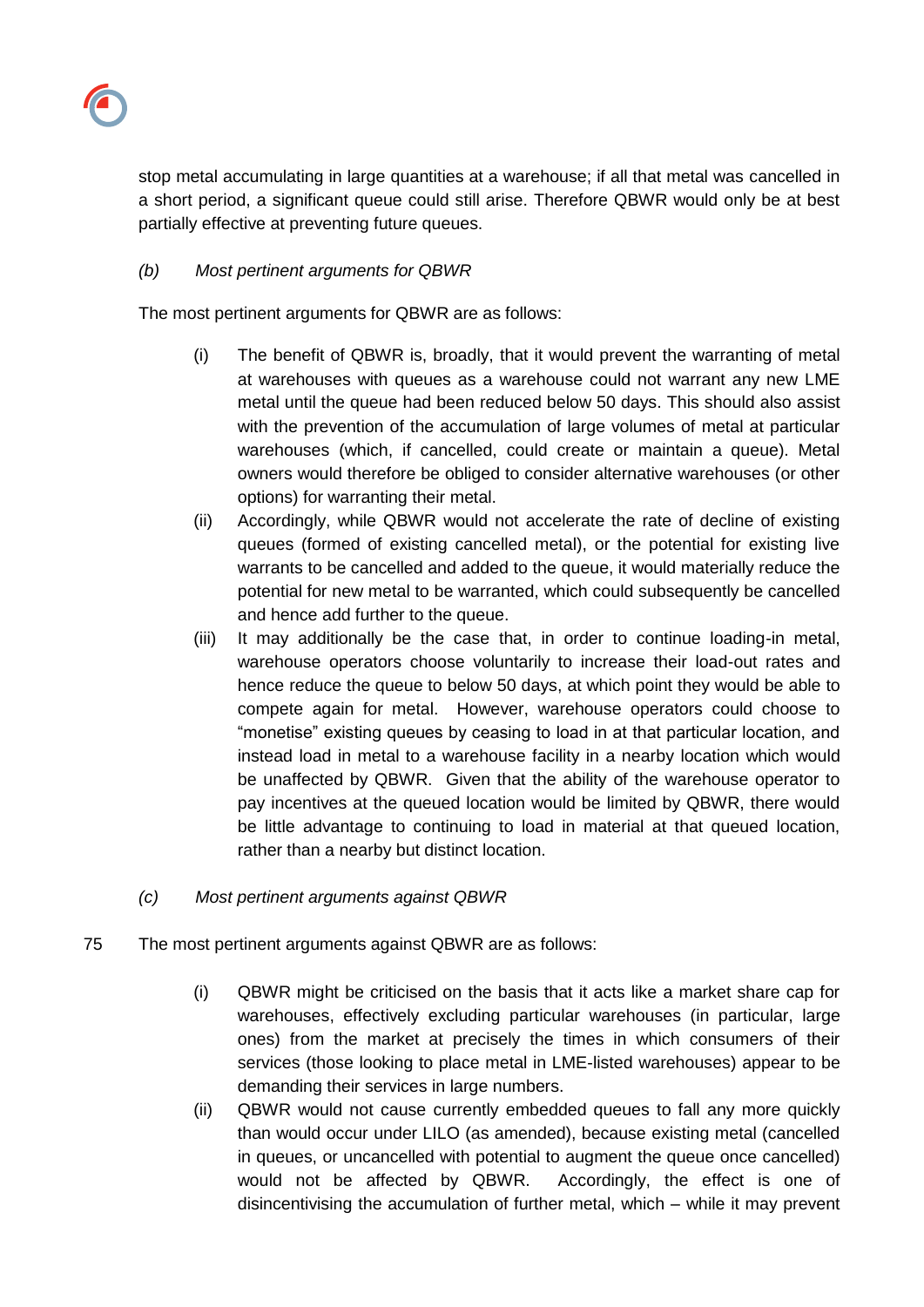the lengthening of the queue – does not reduce the existing queue any more quickly. Accordingly, the rate of price convergence via the removal of the queue-based element of premiums is not affected. Indeed, QBWR might even slow the rate of delivery out of metal from warehouses with queues (in comparison to the rate of delivery out which would be achieved under LILO), because LILO only increases the rate of delivery out if metal is delivered in. As set out above, QBWR could in theory be implemented in conjunction with LORI.

- (iii) QBWR would impose a potentially significant burden on market participants looking to deliver metal in settlement of short positions. At present, short position holders will often position metal at or near a warehouse prior to the prompt date, and warrant just in advance of the delivery date. Under QBWR, there would exist a danger that, shortly before the prompt date, the intended warehouse develops a queue (which, for the avoidance of doubt, could occur at any warehouse if a large quantity of metal were to be cancelled) – and, through no fault of the short position holder, that participant would be unable to warrant the metal for settlement. The ten-day "grace period" embedded into the rule is designed to avoid the worst-case scenario of settlement failure (which would occur if the short position holder were unable to transfer the metal to another warehouse for re-warranting in time for delivery, or procure a different warrant), but there would still exist a frictional cost to the short position holder in effecting a movement of metal in this timeframe. Arguably moving the onus of responsibility for queues from warehouse companies to metal owners is unfair.
- (iv) QBWR would not absolutely prevent the creation of new queues. A warehouse operator looking to create a queue would be able to incentivise large amounts of uncancelled metal into the warehouse (with no queue) – all of this metal would be eligible for delivery as it would have entered the warehouse at a time when a queue did not exist. Once warrantholders started to sell their warrants and the new owners cancelled the metal, a queue would then accumulate. However, the LME believes that its powers to take action against abusive incentives would allow this situation to be addressed, even if such a scenario were theoretically possible under QBWR. In addition, the LME notes that, if QBRC or FQLC were implemented in conjunction with QBWR, the negative effects of the accumulation of the queue could be mitigated and/or the length of the queue controlled.
- *(d) Are there any other, less restrictive means of achieving the same objective(s)?*
- 76 There are methods which achieve the same objective (arguably in a more balanced and effective way) but place the restriction on the warehouse company rather than the metal owner, for example QBRC, FQLC and PILOR.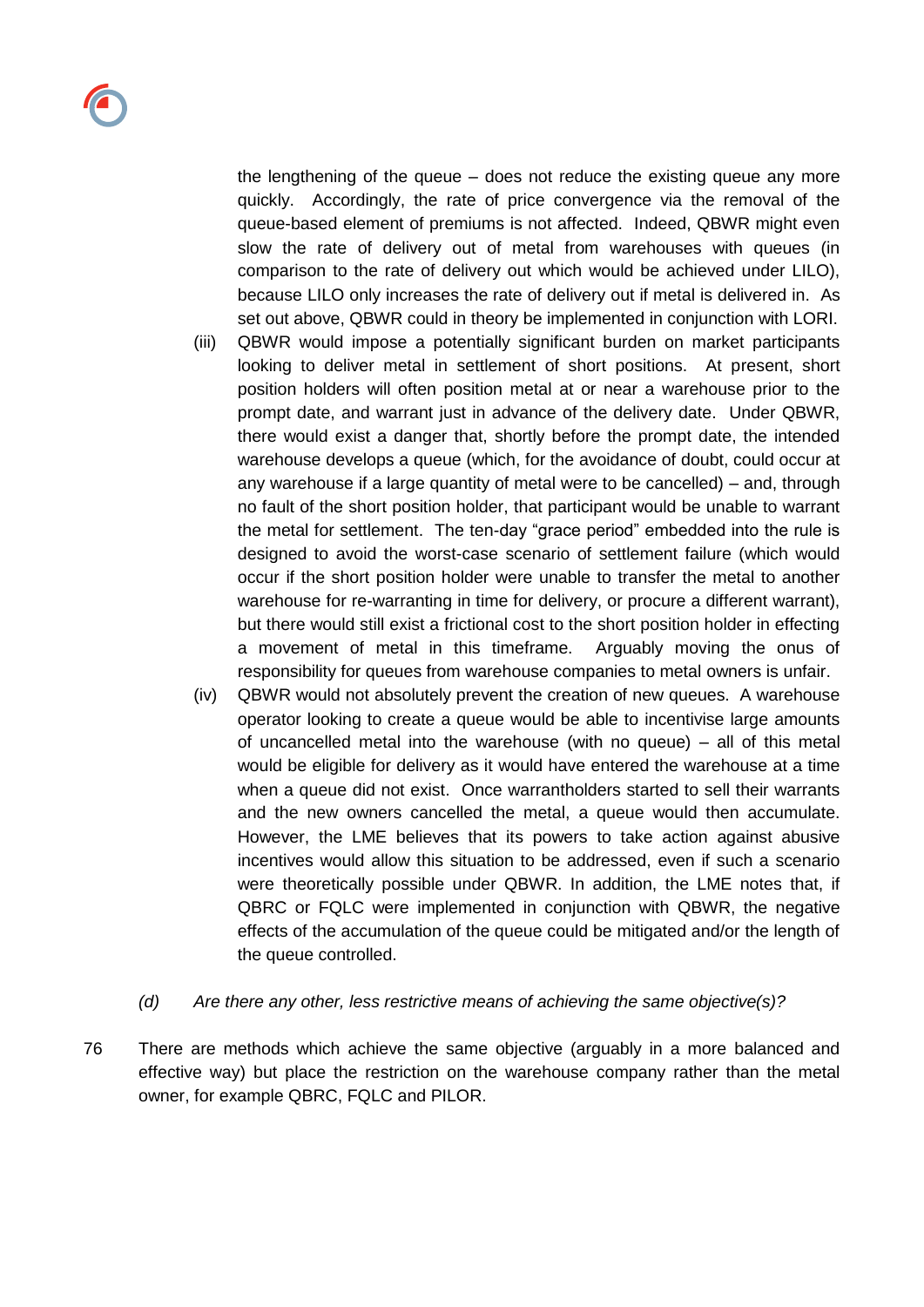

# *(e) Would the negative effects be too great to justify implementation?*

- 77 The LME does not believe that QBWR would be the most proportionate and least restrictive mechanism to prevent the accumulation of future queues. It is arguably more proportionate to place the restriction on warehouse companies than metal owners, given that warehouse companies have been the primary beneficiaries of the rental income which has accrued as a result of queues. As set out above, QBWR would not prevent a warehouse company from accumulating large quantities of metal, which, if cancelled, would result in a queue.
	- *(f) Is QBWR likely to have an effect on competition?*
- 78 QBWR would prevent metal owners from warranting metal at warehouses with queues. It is therefore a restriction on the ability of a metal owner to place metal on warrant in certain circumstances, rather than a direct restriction on competition between warehouses or metal owners. It would in some ways arguably level the playing field between warehouse companies.

## **Does QBWR seek to achieve a regulatory, prudential or organisational objective?**

- 79 QBWR might help to prevent the occurrence of future queues. As set out above, this is a regulatory objective.
- 80 However, as outlined above, the LME does not believe that QBWR represents the fairest or least restrictive reform option available, and, in line with the balance of opinions received to the Discussion Paper, does not intend to progress with QBWR as a policy option.

# *Modified seller's option ("MSO")*

### **Discussion Paper feedback**

- 81 Even more so than QBWR, responses in relation to MSO were overwhelmingly negative, with a number of concerns raised around any potential implementation, including the difficulty in assessing the potential consequences and the potential negative impact on short sellers.
- 82 More generally, it was felt that MSO would not disincentivise affected warehouses from attracting additional load-in, instead that it would facilitate "queue engineering" i.e. that queues would be designed to drop below the 50 day threshold to allow additional "top up" load-in and extend queue length. Respondents preferred that market forces dictate load-in rates.
- 83 Other concerns dealt with the potential market disruption including the driving of metal offwarrant, additional potential for market squeezing, the unfair penalisation of warehouse companies (and impediment to their ability to provide a market of last resort), the impact on accurate stock reporting, increased costs across the market including additional supervision and the risk that warehouses companies raise charges to compensate, that MSO would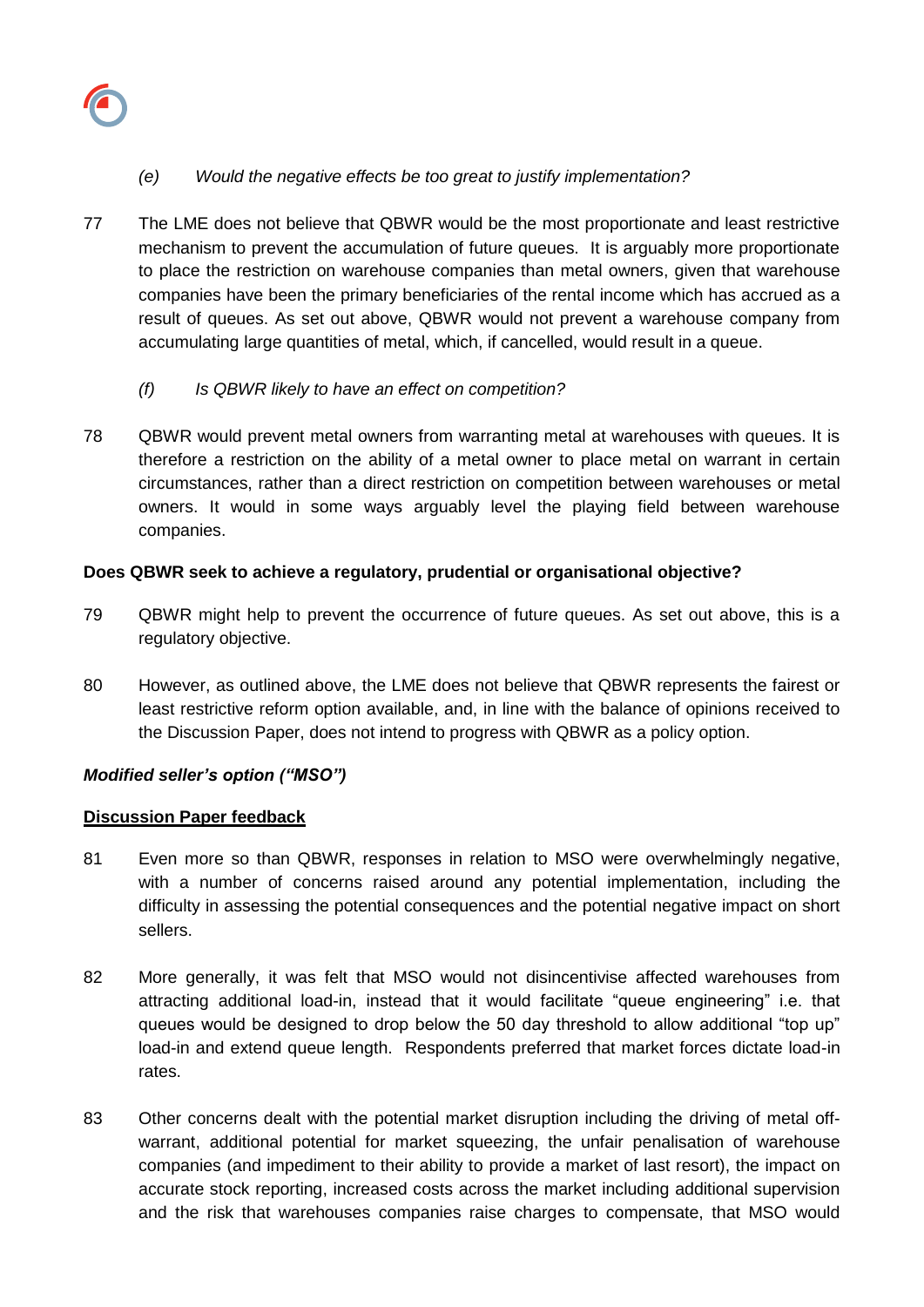

discourage holding LME warrants at all, and that the rule was overly complex and offers limited added value especially in the context of LILO and other potential reform measures. Overall, the view of respondents was that magnitude of an MSO-based reform was unnecessary to disincentivise load-in.

84 Despite the preponderance of negative views on MSO, some market participants approved of the fact that the rule would focus on warehouse companies and the original warrantholder choosing that warehouse, rather than the warrantholder who might pick up a queued warrant in settlement.

## **LME analysis**

l

## **Does MSO comply with the principle of proportionality?**

- 85 In the view of the LME, MSO raises a particular concern in relation to proportionality because it involves placing restrictions on warrantholders in order to deal with a problem at warehouses.
	- *(a) Is MSO capable of achieving the relevant objectives?*
- 86 To an extent, MSO may be capable of preventing future queues. The indirect effect of MSO is likely to be the same as for QBWR, namely that metal owners would be unwilling in practice to warrant metal in warehouses with long queues.
	- *(b) Most pertinent arguments for MSO*
- 87 The arguments in favour of MSO are broadly the same as those outlined above for QBWR. If market participants cannot settle LME contracts using warrants held in a warehouse with a queue, the outcome is likely to be that material would not be put on warrant at such warehouses.
- 88 It is worth noting that the seller's option delivery model of the LME<sup>11</sup> typically leads to the least-valuable warrant being delivered to settle an LME contract. In a situation where embedded queues are present at certain warehouses, the least valuable warrant will generally be at one of those warehouses. This frequently leads to the buyer receiving warrants held at warehouses with embedded queues. Therefore, it is arguable that the seller's option model potentially encourages the development and maintenance of queues.
	- *(c) Most pertinent arguments against MSO*
- 89 Arguments against MSO are broadly the same as those outlined above for QBWR, and in many cases, mirror those raised by respondents to the Discussion Paper. MSO also enjoins

 $11$  i.e. that the seller. rather than the buver, chooses which warrant he will use to fulfil his delivery obligation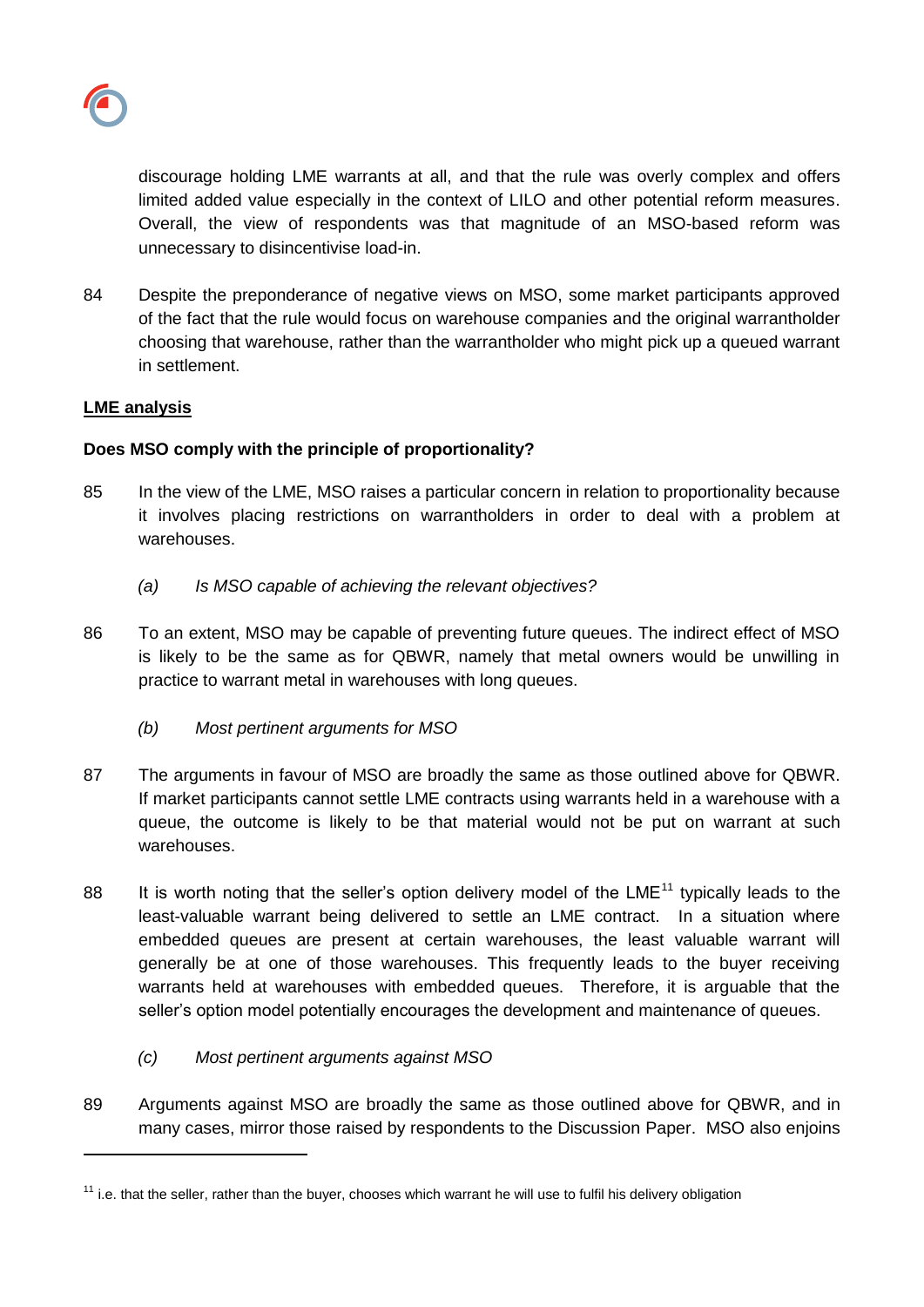

market participants in the regulation of queues at warehouses, and it could be argued that such a shift in the onus of responsibility is inappropriate.

- *(d) Are there any other, less restrictive means of achieving the same objective?*
- 90 Given the potential for market settlement failure, it could be argued that other methods for preventing the development of potential future queues would be less restrictive.
	- *(e) Would the negative effects be too great to justify implementation?*
- 91 The primary negative effect would be settlement failure. This could have serious negative consequences for the orderly functioning of the LME's market.
	- *(f) Is MSO likely to have an effect on competition?*
- 92 The arguments regarding the possible restriction of competition for MSO are broadly the same as for QBWR.

## **Does MSO seek to achieve a regulatory, prudential or organisational objective?**

- 93 MSO might help to prevent the occurrence of future queues. As set out above, this is a regulatory objective.
- 94 However, the LME agrees with the prevailing opinion of Discussion Paper respondents, and believes that the negative effects of MSO would be too great to justify implementation. It is worth noting that of all the options put forward in the Discussion Paper, MSO received the most negative feedback.

# *Future queue length control ("FQLC")*

### **Discussion Paper feedback**

- 95 Feedback on FQLC was mixed, with proponents arguing that the penalties involved would discourage warehouses from loading-in excessive tonnages of metal. In turn, this could lead to the listing of additional locations, increased competition, greater liquidity and lowered costs for warrantholders and warehouses. Ultimately, it was felt that FQLC – in conjunction with other Discussion Items and with a clear timeline for implementation – could restore the market to a more normalised supply and demand dynamic.
- 96 However, opinion was divided on whether a de facto restriction on load-in for warehouses where the consequent stock levels would risk placing them in violation of an FQLC-type rule should be viewed as a positive attribute, with other respondents arguing that warehouses would be forced to change their load-in behaviour or be vulnerable to unexpected operational queues. The extent of this restriction – and for as long as cancellations remain beyond the control of warehouse companies – could force warehouse companies to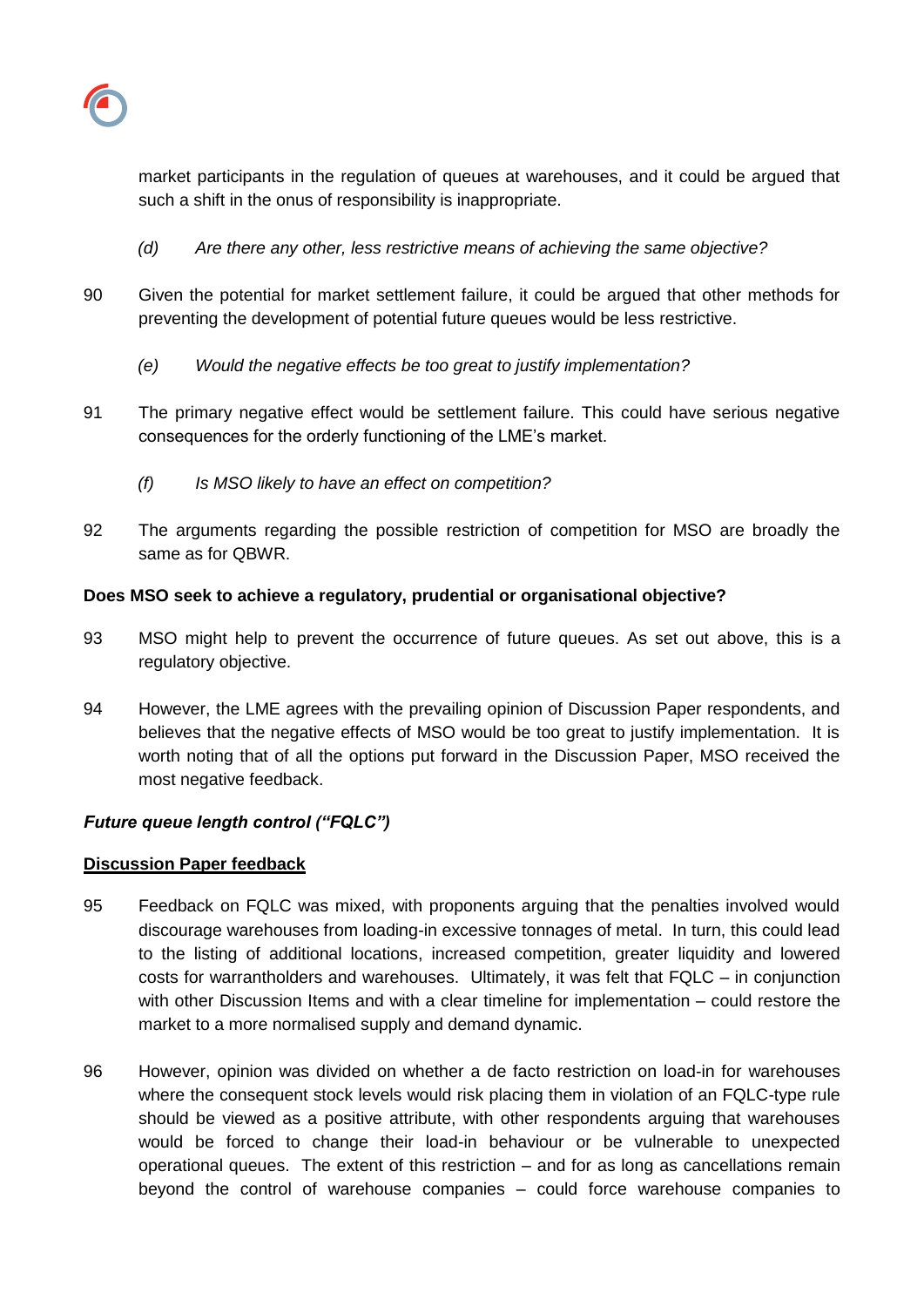

substantially increase fees, prevent them from making any long term investments in LME warehousing, or force them to stop operating altogether.

- 97 Other critics highlighted the potential for "greenmailing" by warrantholders leaving warehouse companies vulnerable to queue manipulation, the costs and additional requirements which would be necessary for monitoring such a rule, and the additional level of complexity. All of these have the potential to drive metal into off-warrant storage with a subsequent negative impact on transparency.
- 98 Finally, some respondents cautioned about achieving a balance between equity and efficiency, suggesting amendments such as an increase in the cut-off point to 100 days, or implementation at a future date.

### **LME analysis**

## **Does FQLC comply with the principle of proportionality?**

- *(a) Is FQLC capable of achieving the relevant objectives?*
- 99 The LME believes that FQLC would be capable of reducing queue length. The introduction of FQLC would mean that the LME warehouse network would have no queues of over 50 days without those queues being subject to investigation and sanction.
	- *(b) Most pertinent arguments for FQLC*
- 100 The most pertinent arguments for FQLC are as follows:
	- (i) The benefit of FQLC in relation to warehouses that come into operation on or after the FQLC Initiation Date is that all metal would be subject to the FQLC Rule. Accordingly, all warrantholders would be protected by the FQLC Rule, and warrantholders would receive their metal within 50 days, failing which the relevant warehouse might be subject to disciplinary proceedings.
	- (ii) In the case of a pre-existing warehouse, it is possible that non-New Metal remains in the Warehouse on the FQLC Initiation Date, and this metal would not be protected by the FQLC Rule. However, in this case, the FQLC Rule would be more incremental – as New Metal is loaded-in and older metal is loaded-out, then the balance of metal in the warehouse would shift towards New Metal, and hence be eligible for the protections afforded by the FQLC Performance Obligation. As such, FQLC could disincentivise the creation of new queues.
	- *(c) Most pertinent arguments against FQLC*
- 101 The most pertinent arguments against FQLC are as follows: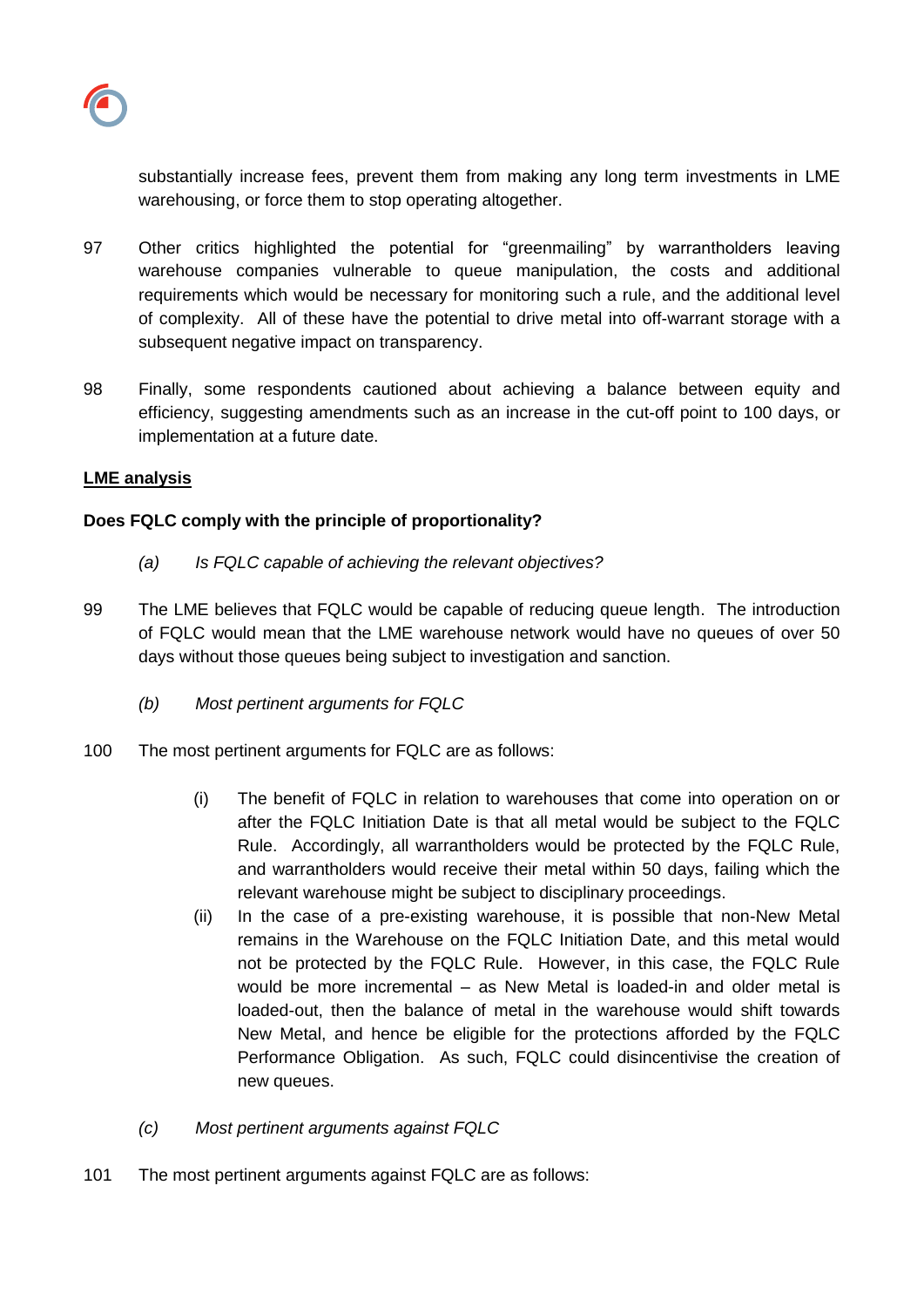

- (i) The LME does not think that it would be possible to apply FQLC to existing metal in warehouses as this would place an unreasonable burden on warehouses with large existing stocks of metal. As such, FQLC would not have any effect on existing queues and could therefore only be a forward-looking complement to LILO and other rules designed to address queues. It should be noted that this is different to QBRC, in that the "penalty" in respect of a failure to load out within the thresholds specified under QBRC is simply a loss of rent, as opposed to FQLC, where such penalties would be disciplinary in nature.
- (ii) Additionally, in order to be able to comply with the load-out obligation under FQLC, it is reasonably foreseeable that warehouse operators may restrict the amount of metal that can be loaded-in to any given location, such that total stock does not exceed the level which can be fully loaded-out within 50 days. Accordingly, and particularly in the event of a future economic event resulting in large-scale demand for metal load-in to warehouses (as observed in 2008), the market should expect that warehouses would not be as willing to take in metal as has previously been the case.
- (iii) To the extent that FQLC may increase warehouse operators' performance obligations, they may seek to compensate by increasing rent and FOT charges (this may be mitigated by CC, if introduced).
- (iv) FQLC arguably achieves broadly the same effect as QBRC, in that it effectively prevents queues of more than 50 days. However, it is arguably more restrictive, since it imposes an absolute prohibition on queue length, rather than affording some flexibility. The flexibility offered by QBRC over FQLC is (a) QBRC kicks in at 30 days with half-rent, and then imposes an absolute prohibition on rent at 50 days, and (b) QBRC would in theory permit the queue to be over 50 days, but warehouse companies could not charge rent for such a queue. Warehouse companies would also be unsure of the penalty which might be imposed with FQLC (i.e. what penalty a disciplinary committee might impose), whereas the consequences of QBRC are clear.
- *(d) Are there any other, less restrictive means of achieving the same objective(s)?*
- 102 For the reasons set out above, the LME believes that QBRC is arguably more proportionate and less restrictive than FQLC.
	- *(e) Would the negative effects be too great to justify implementation?*
- 103 The primary negative effect of FQLC would be to prevent warehouses loading in more metal than they felt sure they could load-out in 50 days. This might significantly restrict the amount of metal which a warehouse was willing to warrant. In a future downturn, this could have serious consequences. Therefore the negative effects may arguably be too great.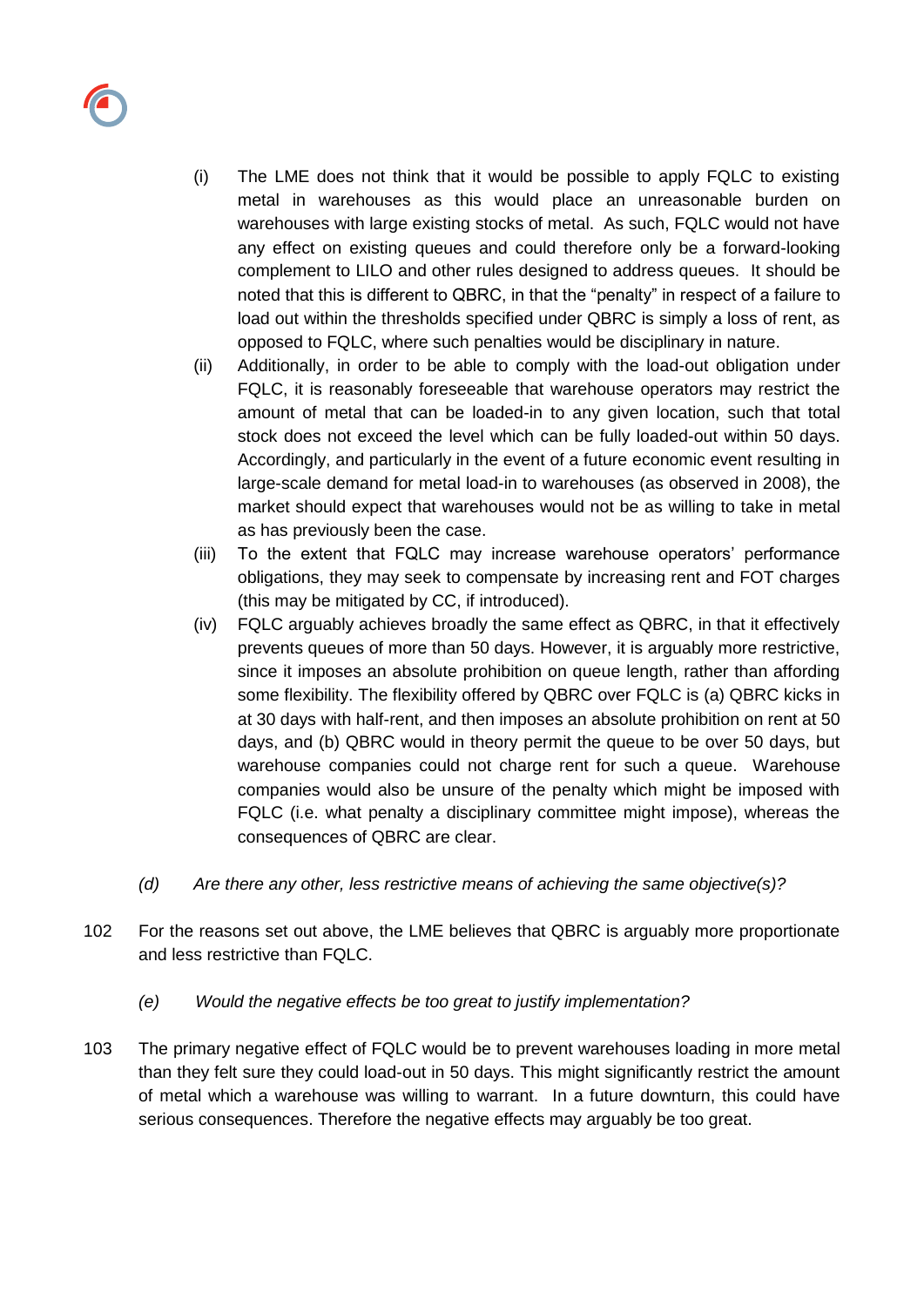

## *(f) Is FQLC likely to have an effect on competition?*

104 FQLC would restrict the length of future queues by means of an absolute prohibition on queue length, sanctionable by disciplinary action against warehouse companies. It arguably would not restrict competition, given that all warehouse companies would be subject to the same prohibition on queue length.

### **Does FQLC seek to achieve a regulatory, prudential or organisational objective?**

- 105 FQLC might help to prevent the occurrence of future queues. As set out above, this is a regulatory objective.
- 106 However, the LME believes that QBRC (implemented on a future date) achieves the same regulatory objective with less market risk caused by the potential restriction on the amount of metal warehouse companies were willing to place on warrant. Taking this, and market feedback into account, the LME is not proposing to implement FQLC as a reform measure.

### *Warrantholder behaviour ("WB")*

#### **Discussion Paper feedback**

- 107 As with FQLC, feedback to WB was mixed, with the market divided between those who view cancellations as the root cause of queues, and therefore welcome the initiative, and those who believe that the responsibility for queue management lies with the warehouse companies, and therefore that reform measures would be more appropriately focused at them.
- 108 Those in favour of WB supported the initiative to afford some measure of protection to warehouses, as well as disincentivising future queue development and limiting the LME's physical network's vulnerability to "flash queues".
- 109 Concerns predominantly focus on the feasibility of warehouse companies (and the LME) being able to police such a measure in practice. These centre on the difficulties inherent within trying to prove a distinction between metal owners acting in concert – which would be considered abusive – and coincidental but genuine cancellations coming from several warrantholders concurrently. Additionally, it could be expected that non-independent warehouses would have no incentive to report large cancellations if they originated with their owner. A suggested alternative would be to ask the metal owners to provide the rationale for their cancellation, but it is anticipated that they would have little appetite for this approach.
- 110 Generally, critics felt that less artificial constraints would be preferable than a measure which could be perceived as penalising warrantholders, which poses practical difficulties – including how to set appropriate thresholds – and potentially renders the LME market less attractive.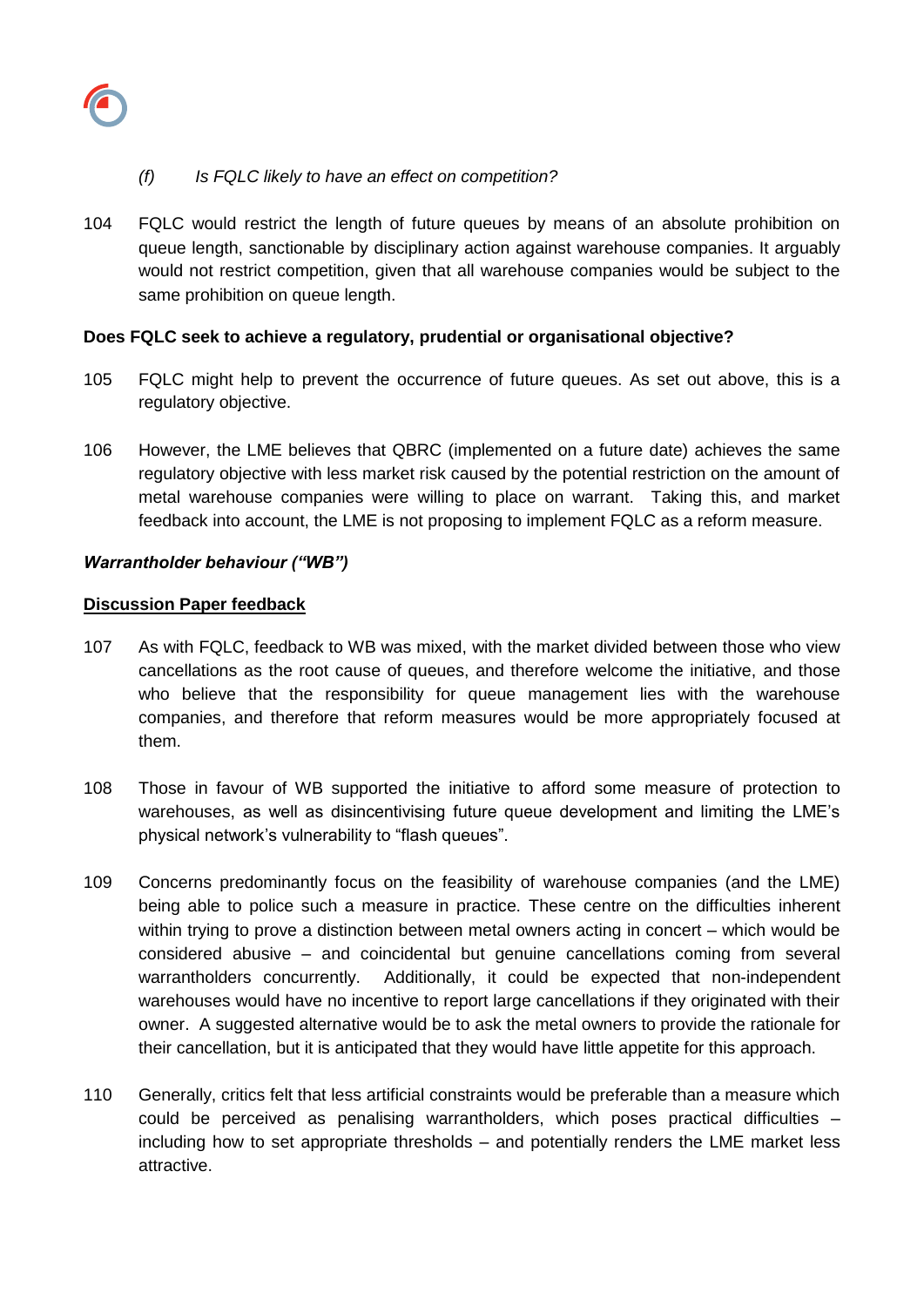

## **LME analysis**

## **Does WB comply with the principle of proportionality?**

- *(a) Is WB capable of achieving the relevant objectives?*
- 111 WB would prevent very large cancellations of metal, which may have arguably contributed to the build-up of queues at warehouses. However, for the reasons set out below, WB in isolation would arguably not be sufficient either to address existing queues or prevent future queues. Therefore WB would at the least need to be implemented in conjunction with other Discussion Items.
	- *(b) Most pertinent arguments for WB*
- 112 The most pertinent arguments for WB are as follows:
	- (i) WB may help to prevent the future build-up of queues. As stated above, the cancellation and scheduling for load-out in a short period of very large stocks of metal held at one particular warehouse in one particular location could create "flash" queues, or prolong existing queues.
	- (ii) As per the feedback received to the Discussion Paper, WB could provide some protection for warehouses, particularly if rules relating to QBRC or FQLC were to be implemented. In theory, if a warrantholder could accumulate large stocks of metal at one warehouse in one location, it could cancel those stocks and request load-out in one go, potentially creating load-out obligations on the warehouse which the warehouse could not fulfil within the specified timescale (for example, 50 days). A warrantholder could therefore in theory hold a warehouse operator to "ransom", demanding benefits (e.g. reduced rent and FOT, reduced re-warranting charges etc) in return for not cancelling all the metal, or for putting some back on warrant.
	- (iii) In addition, cancellations and requests for load-out of warrants on a very large scale arguably contribute to the market operating in a less orderly and efficient manner than is desirable. It is also difficult to see how cancellations and loadout of very large amounts of metal in one go would be necessary for any immediate purpose.
	- *(c) Most pertinent arguments against WB*
- 113 The most pertinent arguments against WB are as follows:
	- (i) WB may be perceived to constrain a warrantholder's ability to take delivery of metal as it sees fit. In particular, a warrantholder may wish to withdraw a large volume of material in order to move it to another storage facility so that it may benefit from what it considers to be more attractive terms relating to rent or FOT rates.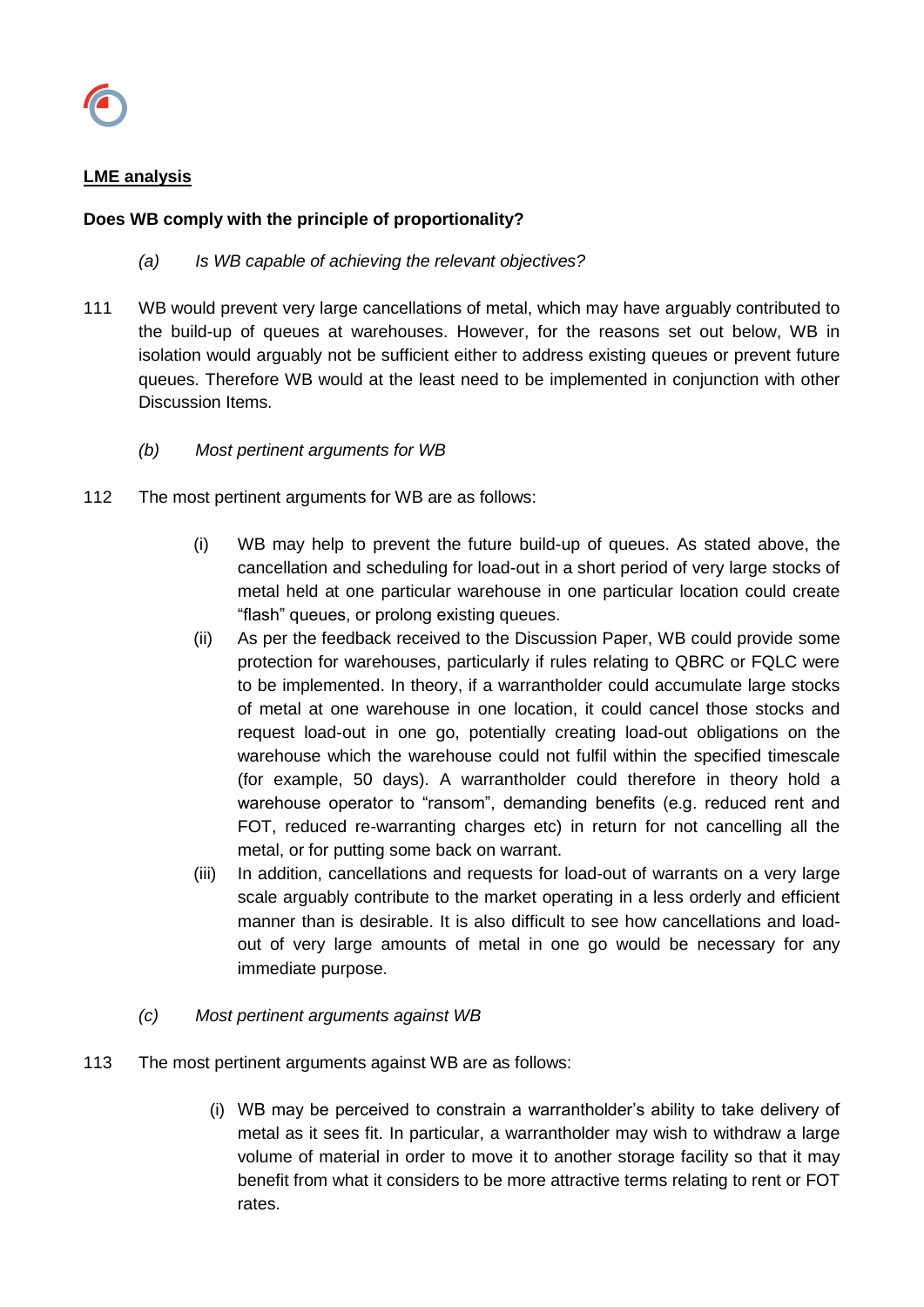

- (ii) WB only addresses warrantholders acting together; it does not address a number of independent but contemporaneous or near-contemporaneous cancellations which could also create or prolong queues but where warrantholders are not acting together.
- (iii) Therefore, at the limits proposed for WB in the Discussion Paper, it would still be possible for future queues to accumulate. However, a significant reduction of the limits (perhaps from 100,000 tonnes to 25,000 tonnes, for example) could materially constrain the ability of a warrantholder to do what it wishes with its metal, which could have serious problems for the orderly and efficient operation of the LME's market.
- (iv) Finally, it may be difficult for a warehouse to identify when two or more warrantholders are acting together. Whilst a warehouse could request further information, there is a limit to how much due diligence a warehouse company could in fact perform, and a limit to the powers which it might have to request such further information. Changes could be required to the terms and conditions of a warehouse company's contracts with its clients in order to give the warehouse company enhanced rights to request information to allow it to comply with the due diligence requirement. Equally, it may be difficult for the LME to request further information from certain warrantholders. Whilst the LME has reasonably extensive powers to request information from LME Members, it does not have the same rights over non-LME Members, as it has no contractual relationship with such non-Members.
- *(d) Are there any other, less restrictive means of achieving the same objective(s)?*
- 114 For the reasons set out above, the LME does not believe that WB would be the most effective method of preventing the accumulation of future queues; in particular, the LME believes that QBRC implemented on a future date would be more effective and arguably less restrictive. WB might work in conjunction with certain other measures, but the LME does not believe there would be as much need for WB in tandem with QBRC given the LME's intention to reserve the right, with or without notice, to adjust the parameters of QBRC or to suspend its application either on a market-wide basis or on a per-warehouse basis in order to enhance the orderly function of the market of prevent abusive behaviour or for any other reason. This right is intended to afford protection to warehouse companies in the event of abusive "queue manipulation" behaviour on the part of warrantholders and as such, would render WB unnecessary.
	- *(e) Would the negative effects be too great to justify implementation?*
- 115 The LME does not believe the negative effects would be too great to justify implementation, but the LME does not believe that WB would be the most effective method of achieving the aim of preventing future queues.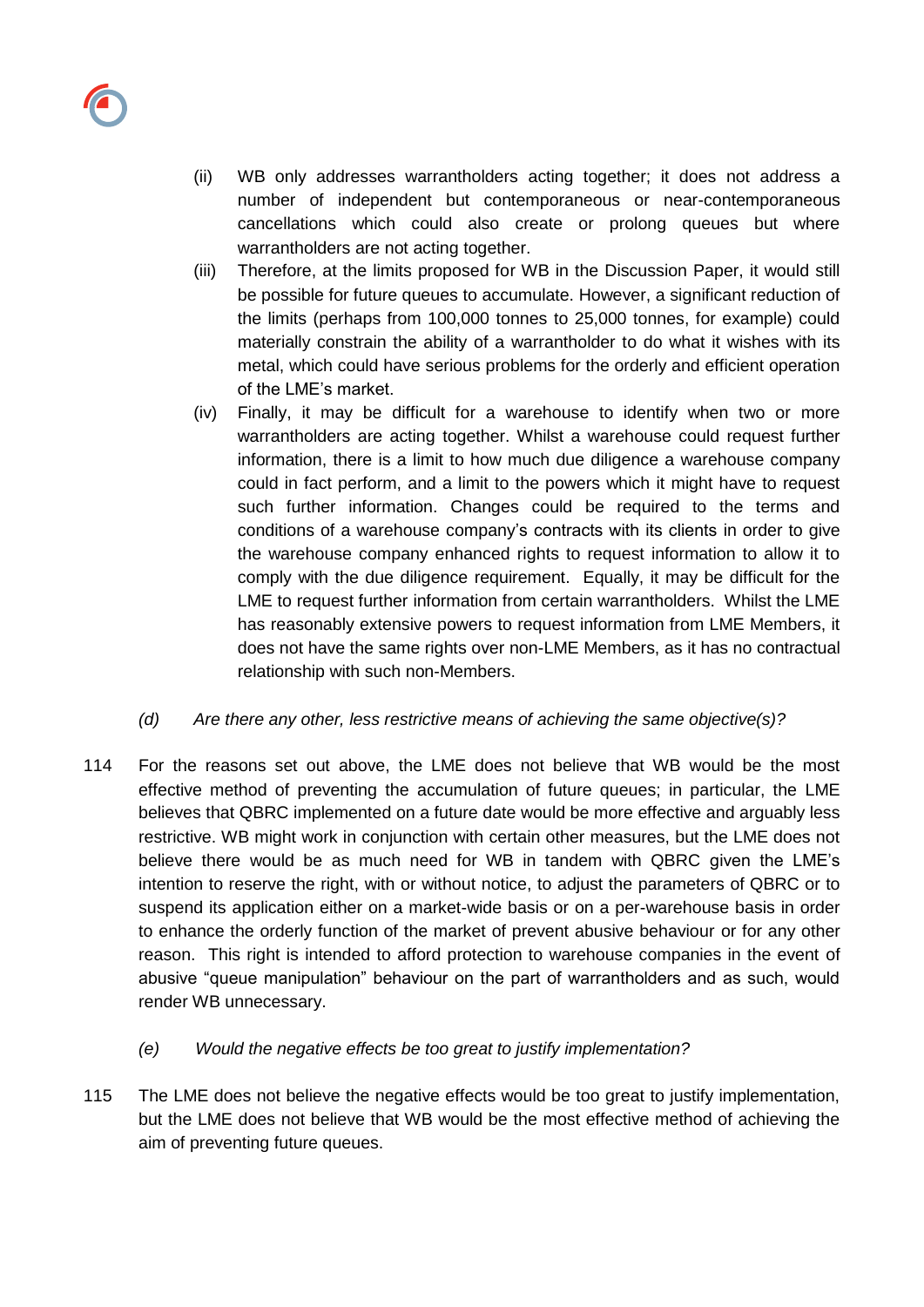

### *(f) Is WB likely to have an effect on competition?*

116 WB restricts the amount of metal which one warrantholder, or two warrantholders acting in concert, may cancel at any one time. WB arguably does not have any direct effect on competition between warehouse companies or metal owners.

#### **Does WB seek to achieve a regulatory, prudential or organisational objective?**

- 117 WB might help to prevent the occurrence of future queues. As set out above, this is a regulatory objective.
- 118 However, as for FQLC, the LME does not believe that WB represents the best option for preventing future queues, not least because of potential restriction on warrantholders and the difficulties in policing such a measure, particularly for warehouse companies as highlighted in the Discussion Paper responses. As a result, the LME is not proposing to implement WB.

### *Proportionate increase in load-out rate ("PILOR")*

#### **Discussion Paper feedback**

- 119 PILOR received reasonably broad market support, with respondents reporting that it was both easy to understand, and practical in allowing warehouse companies the freedom to choose the size of their stock based on their capacity or willingness to load out. It was felt that PILOR would generate free market competition between warehouses and, over time, could help establish a more even stock distribution across the LME network.
- 120 Concerns include the potential advantage this rule would give warehouses which have the logistical capacity to load out more metal, especially those connected to water. Where warehouses were struggling to meet higher load-out rates, there was concern that this would result in a great number of disputes between warehouse companies and metal owners, especially around meeting delivery slots. On the other hand, PILOR could also be said to disadvantage warehouses with current high levels of stock, forcing them to reduce stock levels which could be viewed as anti-competitive. Arguably this would disincentivise their continued investment in LME warehousing.
- 121 There was some debate over the best implementation timeline, with some arguing for PILOR to come into immediate effect, and others that it should be implemented only after existing queues have fallen below the 50 day threshold.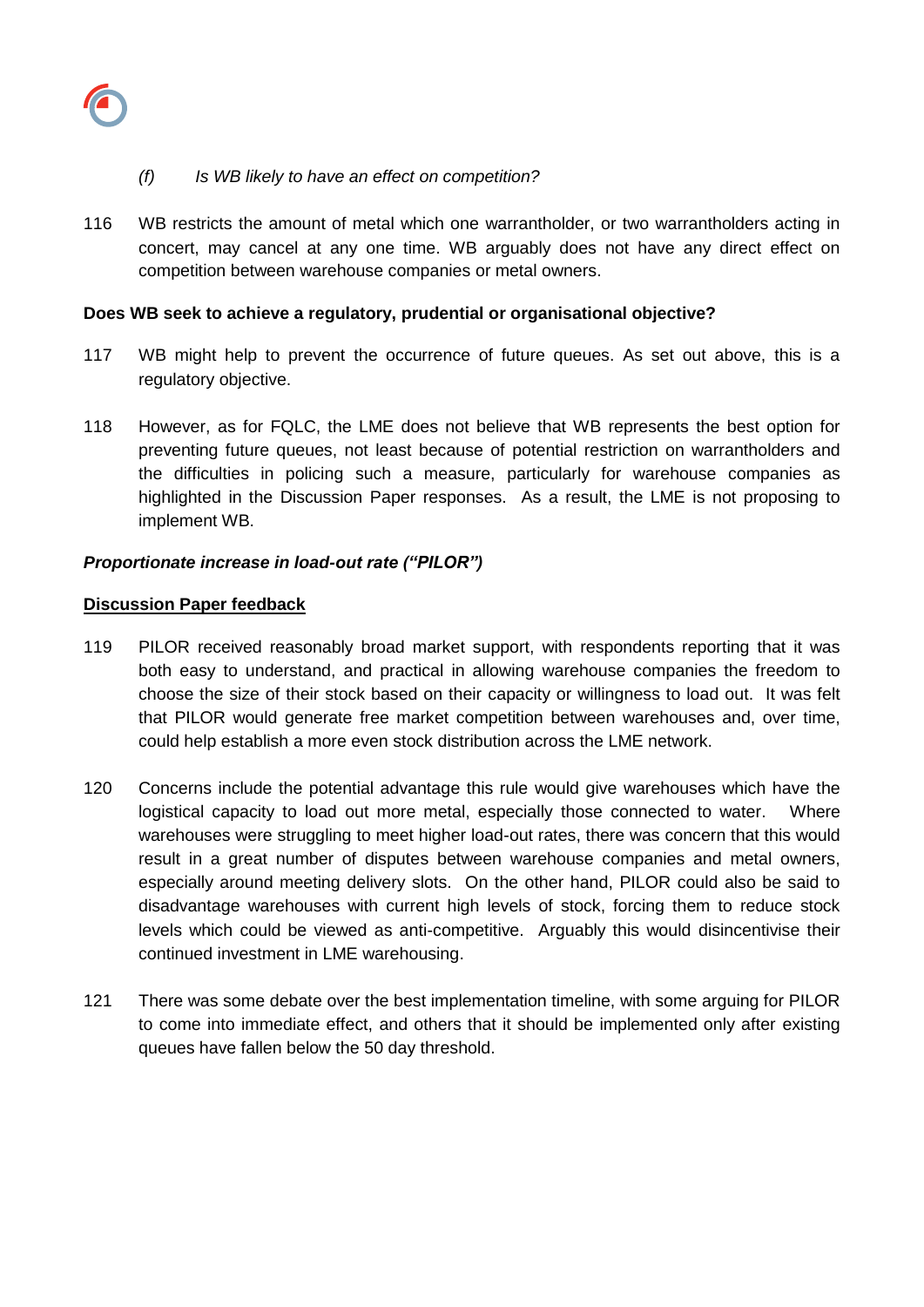

l

## **LME analysis**

## **Does PILOR comply with the principle of proportionality?**

- *(a) Is PILOR capable of achieving the relevant objectives?*
- 122 PILOR should in theory be capable of preventing the occurrence of future queues, given that the load-out obligations on warehouses would be significantly increased.
	- *(b) Most pertinent arguments for PILOR*
- 123 The benefits of PILOR are, broadly, that it would ensure that warrantholders receive their metal more expeditiously than currently. This would help to prevent the future build-up of queues and ensure the continued orderly functioning of the LME's market. PILOR would be straightforward to implement and to monitor, and would arguably give greater certainty to warehouses as to their load-out obligations than  $FQLC^{12}$ . In addition, if introduced, PILOR would apply to all metal irrespective of when warranted, as any warehouse company would have sufficient notice to adjust their delivery-in schedules accordingly.
	- *(c) Most pertinent arguments against PILOR*
- 124 As highlighted by Discussion Paper respondents, PILOR raises a number of concerns, and the most pertinent arguments against PILOR are as follows:
	- (i) Effectively the concerns for PILOR would be broadly similar to those for FQLC – the increase would not have any effect on existing queues. As such, it could only be a forward-looking complement to LILO (including the proposed amendment thereto) and other rules designed to address queues.
	- (ii) As noted above, simple quantitative increases in load-out rates have up to now failed to reduce embedded queues. Furthermore, such measures may not address the features or functioning of LME's market and/or warehousing arrangements that may allow queues to form and/or to continue.
	- (iii) In order to be able to comply with the load-out obligation under this proposed rule, it is to be expected that warehouse operators may restrict the amount of metal that can be loaded-in to any given location due to concerns they would have in meeting the revised load-out rates. Accordingly, and particularly in the event of a future economic event resulting in large-scale demand for metal load-in to warehouses (as observed in 2008), the market should expect that warehouses would not be as willing to take-in metal as has previously been the case.

 $12$  Although note that FQLC and PILOR are not necessarily mutually exclusive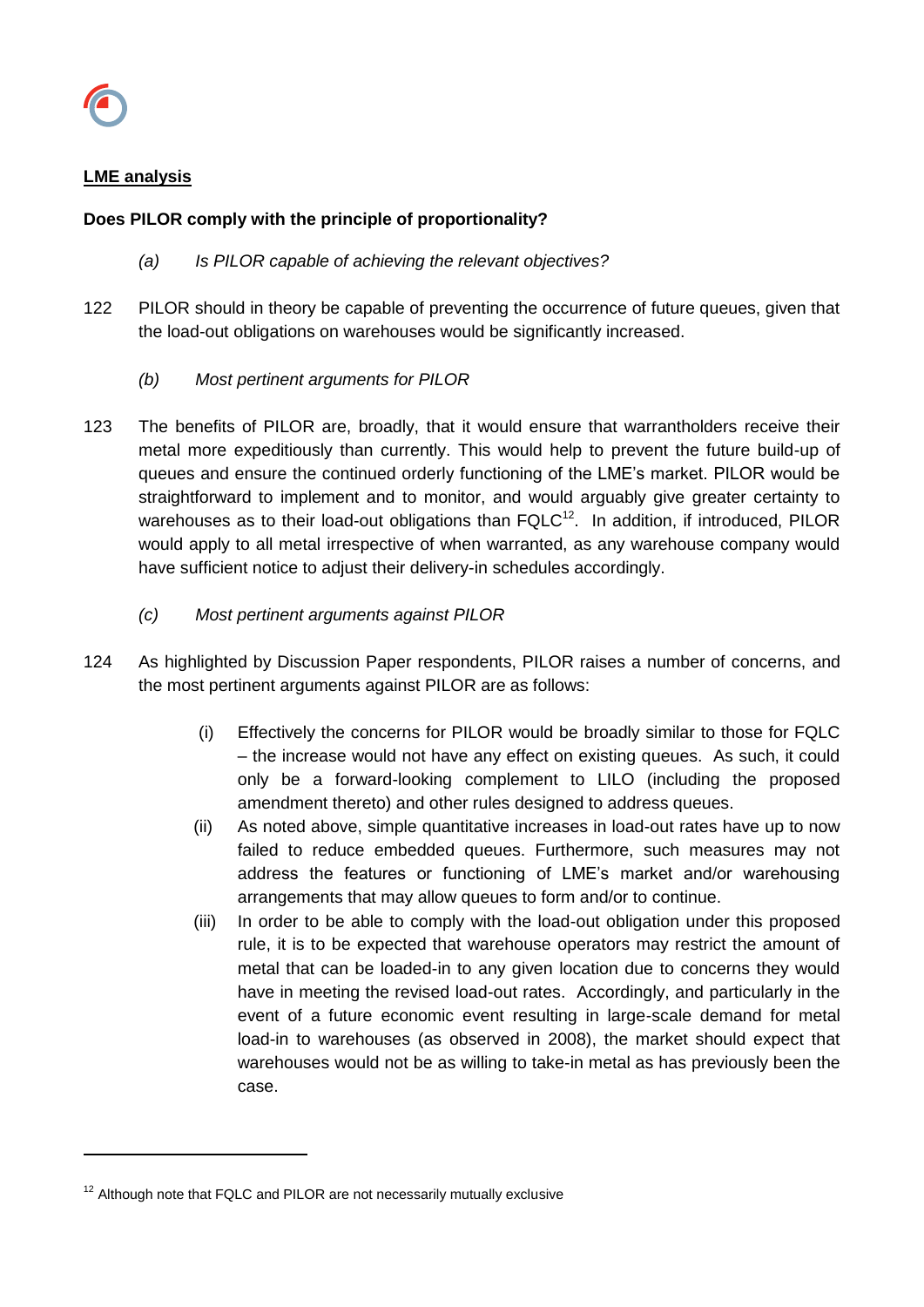

- (iv) To the extent that PILOR may increase warehouse operators' performance obligations, it is reasonably foreseeable that they may seek to compensate by increasing rent and FOT charges, which action may be viewed negatively by metal owners (although such concerns could be mitigated by CC, if implemented).
- *(d) Are there any other, less restrictive means of achieving the same objective(s)?*
- 125 The LME believes that QBRC may be less restrictive than PILOR. Certain warehouses may well, for reasons either within or outside of their control, be unable to comply with load-out rates as high as 10,000 tonnes per day. It is to be expected, therefore, that certain warehouse companies may have to restrict the amount of metal they take in, in order to ensure they can comply with the delivery out requirements. The effect of PILOR for certain warehouses may well therefore be restrictive. It could be argued that certain other solutions, particularly QBRC, could be less restrictive.
	- *(e) Would the negative effects be too great to justify implementation?*
- 126 The LME acknowledges the risks inherent within PILOR. Although a future implementation date would reduce the potential negative effects on the market, such negative effects, particularly for warehouse companies, are significant.
	- *(f) Is PILOR likely to have an effect on competition?*
- 127 PILOR would involve a significant increase in load-out rates for warehouses. It would apply to all warehouses equally. It would arguably have no restrictive effect on competition between warehouses or warrantholders.

# **Does PILOR seek to achieve a regulatory, prudential or organisational objective?**

- 128 PILOR might help to prevent the occurrence of future queues. As set out above, this is a regulatory objective.
- 129 The LME considers PILOR to be a proportionate policy option and has engaged in extensive deliberations as to the merits of implementing such a measure. However, ultimately it considers that QBRC (implemented on a future date) achieves broadly the same aim as PILOR in disincentivising future queue development, but that PILOR has a disadvantage in that it has a potentially greater limiting effect on the amount of metal that warehouse companies are prepared to load-in. As such, the LME believes QBRC to be a more efficacious and fair policy, and is therefore not proposing to introduce PILOR at this time.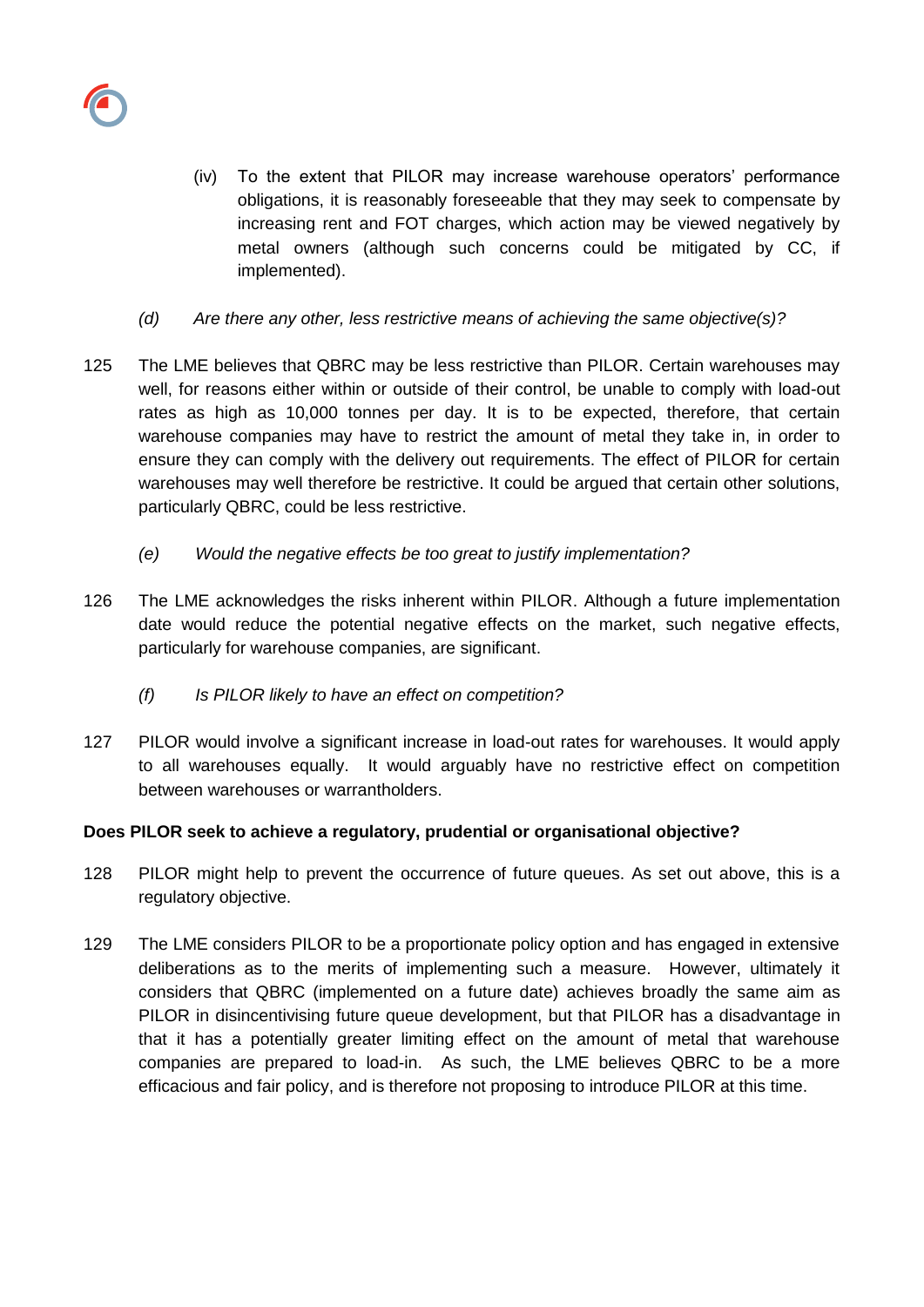

# **MEASURES TO ADDRESS THE LEVEL OF RENT AND FOT RATES CHARGED BY WAREHOUSES**

### *Charge-capping ("CC")*

### **Discussion Paper feedback**

- 130 CC was the second reform item, alongside QBRC, that the LME committed to explore as part of the 2013 Consultation Report. CC received predominantly positive feedback from a broad cross-section of respondents who felt that resolving the high current rates of rent and FOT would create a more level playing field and discourage the use of incentives funded by high rents and FOTs. The current discrepancy between LME rents and those for off-warrant storage was highlighted as being an area of concern, especially given that buyers (particularly those receiving warrants in settlement) are perceived as having little power to negotiate, and there is little currently to stop charges rising even further. It was felt that a more competitive rate system would bring more transactions back on-exchange.
- 131 Many respondents acknowledged the legal risks inherent in introducing such a measure and those concerned argued for a delayed implementation to allow sufficient time for all stakeholders to adjust to such a change. An alternative suggestion was to "cap" rent and FOTs at current levels, and implement a glide path to reduce these gradually over time.
- 132 Several respondents raised questions about the methodology for setting the rates, including concerns that using a third party consultant, although beneficial from an impartiality perspective, would mean the rents were set by parties who did not fully understand all the nuances of the business. Queries were also raised over whether the rates should be the same across the LME global network, or if these should be adjusted according to local factors.
- 133 Another modification proposed was that of "time-aging" warrants, so that the rental rates reduce over time. This would decrease the profitability of the queue and decrease the incentive to cancel metal in search of better rental rate at an alternative location, which could also help reduce queues.
- 134 Critics argued that the LME would be overreaching its remit in imposing artificial caps on warehouse operators' businesses, that this would have an undue negative impact on the market, and would not restore any "normality" to the system. In the view of these respondents, the LME is free to stipulate the requirements for running a warehouse listed in its network, but should leave the operators to determine the cost of these operations or it will discriminate against those companies which distinguish themselves by offering better service. Ultimately, warehouse operators should be free to compete on service provision and cost, especially once further LME reform has had time to embed.
- 135 Similarly, it was argued that such a cap would be unfair to warehouse companies who have made significant investments in their warehouse operations with the expectation that they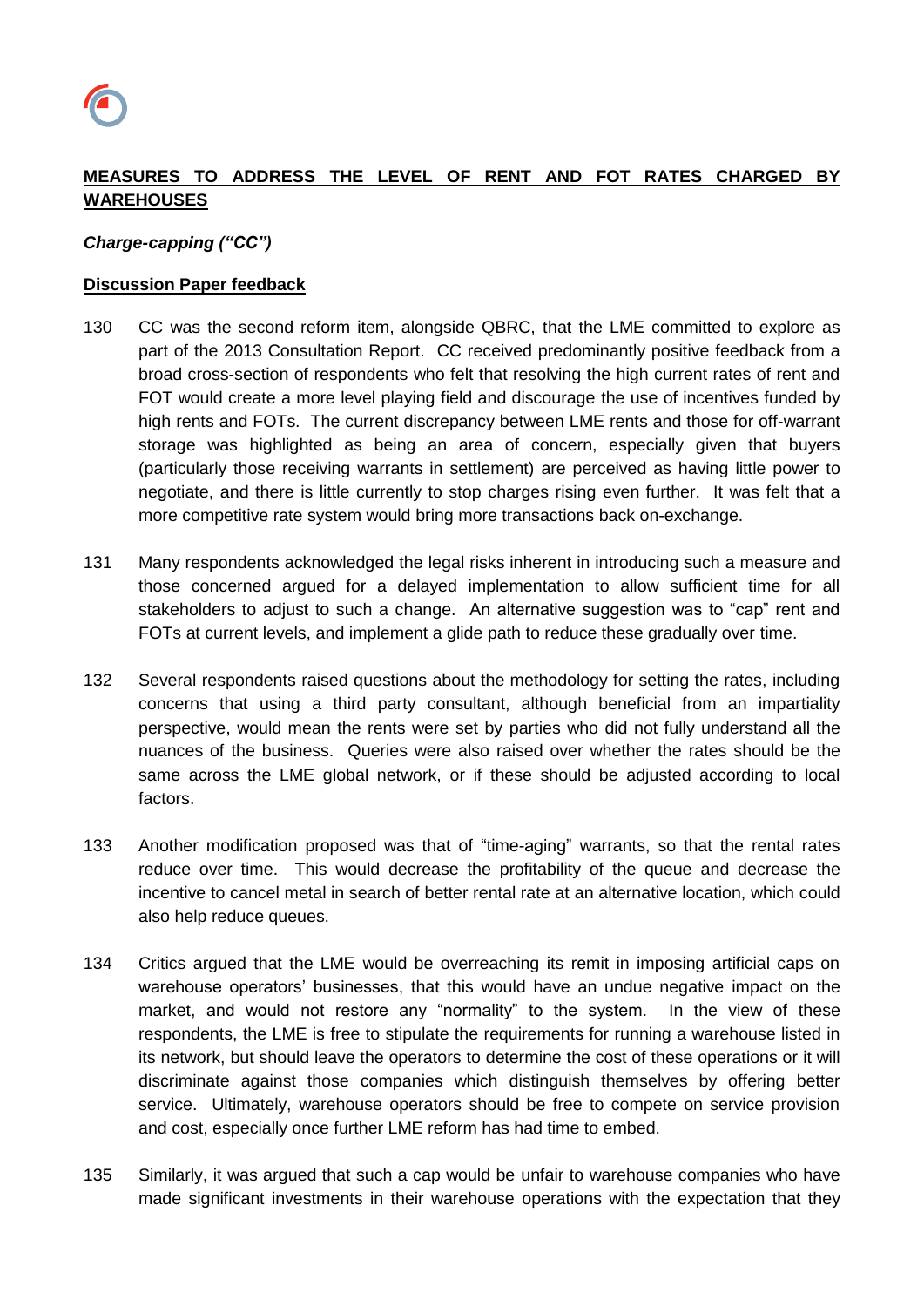

would be able to attract metal; these plans would be substantially undermined by a charge cap. Taken to conclusion, this could mean that ultimately remaining in the LME warehousing business becomes uneconomic for some warehouse operators.

136 Finally, one respondent felt that this measure would not have a significant impact, given that so few metal owners pay full rent and FOT in reality.

## **LME analysis**

## **Does CC comply with the principle of proportionality?**

- 137 The LME believes that a cap on rent and FOT rates may well be necessary to ensure the orderly functioning of the market, given the problems that high rent and FOT rates have caused the market for a prolonged period of time. A cap could protect metal owners, reduce the harmful effects of high incentives, and ensure competition between warehouse companies. The LME notes that high rents, FOT rates and incentives have been an issue for a prolonged period, and it would appear that the additional reform measures which the LME is today consulting on (LORI and QBRC, implemented on a future date) will create additional burdens for warehouses which they might use as a justification for further increases in charges (although, for the reasons set out elsewhere, the LME does not believe that such increases would be warranted). The LME notes that it proposed within CC a number of measures to ensure that rents and FOT rates would be calculated in the most objective manner possible, in particular the appointment of an independent charge cap consultant (with objective criteria under which to operate) and a right of appeal to the Special Committee. The LME has also considered how it could introduce further objective criteria for CC, such as (i) linking any future increases to an index such as RPI, and (ii) keeping the need for CC under review on an annual basis, which would ensure the measure was as proportionate as possible. These are discussed in more detail below.
	- *(a) Is CC capable of achieving the relevant objectives?*
- 138 CC is capable of addressing the issues set out in above on why the LME believes it needs to take action, particularly in relation to high rent and FOT rates. As outlined above, this proposal has strong market support in the Discussion Paper feedback.
	- *(b) Most pertinent arguments for CC*
- 139 As set out above, CC could positively impact the orderly operation of the LME's market by eliminating or reducing the issues associated with high rents, FOT rates and incentives.
- 140 CC would provide protection to warrantholders who would be assured of some protection against rising rents and FOT rates.
- 141 Furthermore, it is anticipated that warehouse operators would find it less attractive to permit the accumulation of queues as the economic benefit of rent charging is reduced. In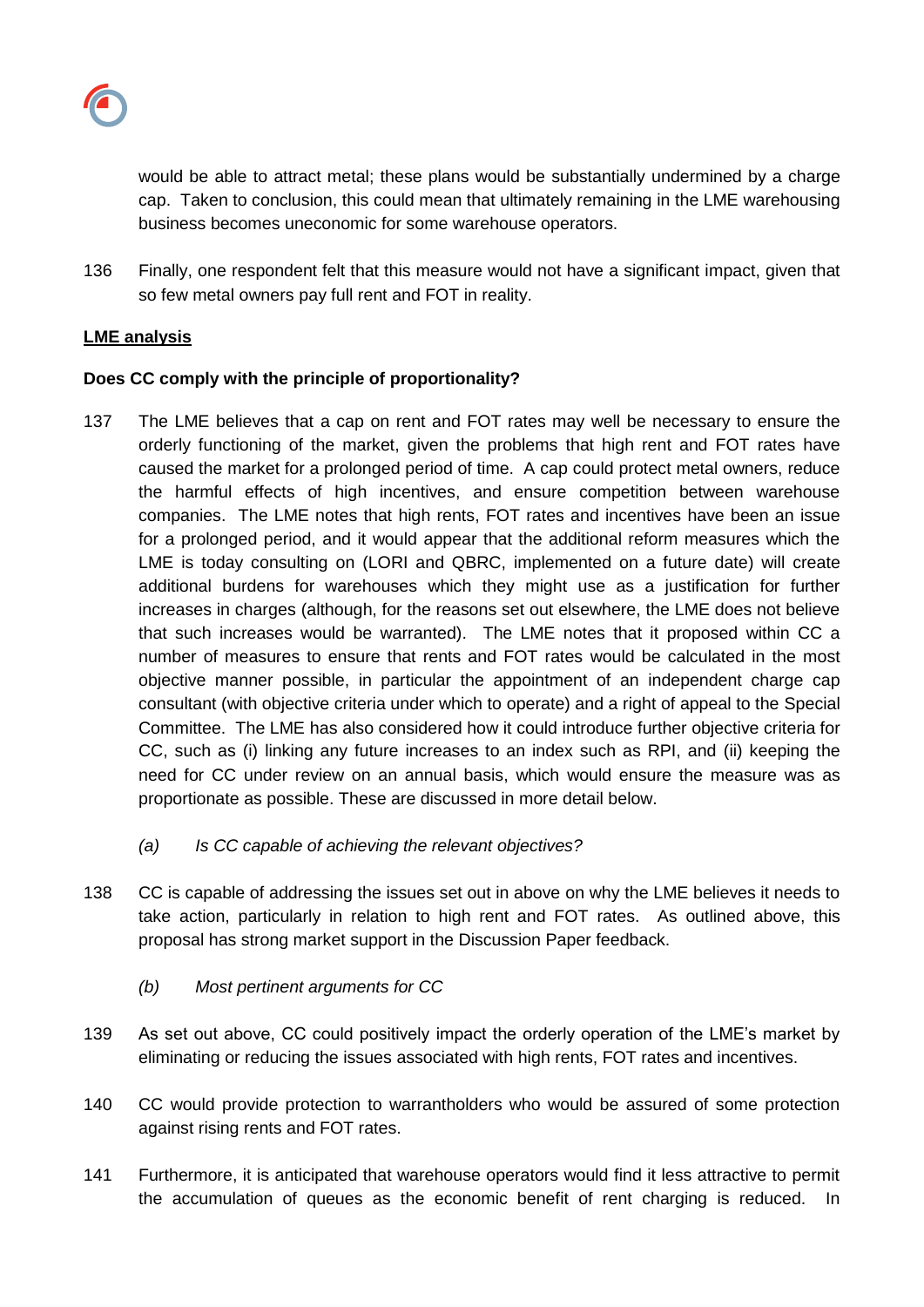

particular, as noted above, one consequence of QBRC might be that warehouse operators seek to increase their FOT rates to compensate for revenue lost as a result of QBRC. CC would help control this by limiting the amount by which warehouse operators could increase their FOT rates.

# *(c) Most pertinent arguments against CC*

- 142 The most pertinent arguments against CC are:
	- (i) As explained above in relation to the arguments against QBRC, the risk of challenge could have a material impact of the orderly functioning of the market for a significant period of time.
	- (ii) CC could render the business of LME warehousing less attractive than at present for any warehouse operator currently levying charges above the charge cap. In extremis (although perhaps unlikely), warehouse operators may exit the market, hence reducing the provision of LME-listed warehousing services, and making it more difficult for metal owners to place their metal on LME warrant. This could cause problems for short position holders on the LME, who may not be able to deliver in metal and hence create an artificial backwardation.
	- (iii) The Charge Cap Calculation Cost may be passed on to metal owners via higher charges – which, in the case of a warehouse charging less than the Maximum Charge Schedule, may result in an increase in fees. The LME has considered methods of addressing this. In particular, it might be possible to link future annual increases to an index such as RPI, thereby obviating the need for a charge cap consultant on an annual basis. This might reduce the cost to a level which could be borne by the LME, thereby eliminating any need for a Charge Cap Calculation Cost.
	- *(d) Are there any other, less restrictive means of achieving the same objective(s)?*
- 143 This is the only reform option which would limit the amount warehouse companies were able to charge for rents and FOTs.
	- *(e) Would the negative effects be too great to justify implementation?*
- 144 The LME believes that the long term benefits for the market would, on balance, outweigh the negative consequences, particularly if CC were implemented at a future date to allow adequate time for market and warehouse company adjustment. However, the LME remains conscious that a legal challenge to CC might have a "contamination effect" on the other measures (LORI and QBRC) on which the LME is proposing to consult. In other words, the LME is concerned that a challenge aimed principally at CC might also include LORI and QBRC. If such a challenge took a long time to defend, it could delay the implementation of LORI and/or QBRC. Further, the LME acknowledges that CC could have a significant impact on warehouse companies and other sections of the market.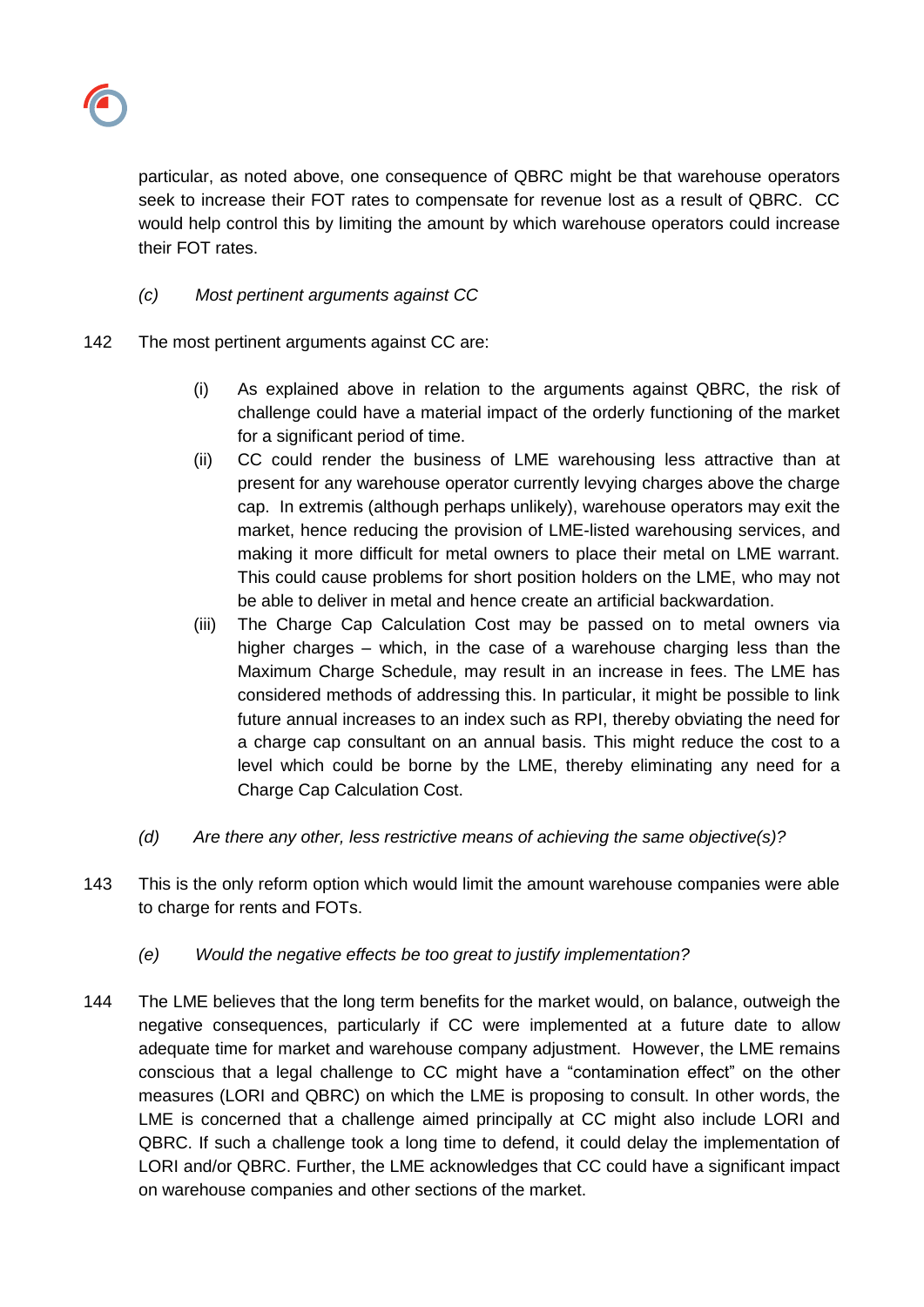

## *(f) Is CC likely to have an effect on competition?*

- 145 CC would constitute a cap on the maximum rents and FOT rates which warehouse companies could charge. The LME believes that CC would result in materially reduced maximum warehouse charges, compared with an absence of the cap.
- 146 It might be suggested that a cap on rent and FOT rates might serve as a focal point in relation to the maximum rates published by warehouses. However, the LME believes that warehouses will continue to compete to offer negotiated rates. Furthermore, even to the extent that it did serve as a focal point for published rates, a cap on maximum prices would serve to restrain such rates which, the LME understands, would otherwise be likely to continue to drive upwards.
- 147 Furthermore, the LME notes that, even where a cap on maximum prices might serve as a de facto minimum price, it is still in principle capable of being justifiable, if it is necessary in order to achieve an important objective. The objective here is the preservation of the operation of an orderly market, as set out in more detail above.

### **Does CC seek to achieve a regulatory, prudential or organisational objective?**

- 148 For the reasons set out above, the LME believes that a cap on rent and FOT rates would achieve a regulatory objective.
- 149 However, given the risk inherent in implementing such a proposal, the LME is mindful to adopt a "wait and see" approach to CC at this time. This means that the LME reserves the right to introduce CC in the future, should the structural issues caused by high rents, FOT rates and inducements persist. The LME will therefore carefully monitor the market, and particularly the levels of rent, FOT rates and inducements, going forward. If necessary, it may be appropriate to introduce CC if rents, FOT rates and inducements remain at unacceptable levels.
- 150 If necessary, the LME would propose to implement CC broadly along the lines set out in the Discussion Paper, with certain modifications as explained below. Implementation of CC as per the below would be subject to consultation.

### **Proposed construction of CC, if required**

151 CC would operate by the LME commissioning, for the first year of operation only, an external consultant (the "Charge Cap Consultant") to produce a schedule of maximum charges (rent and FOT, collectively the "Initial Maximum Charge Schedule") which may be levied in respect of each particular metal in each particular Delivery Point.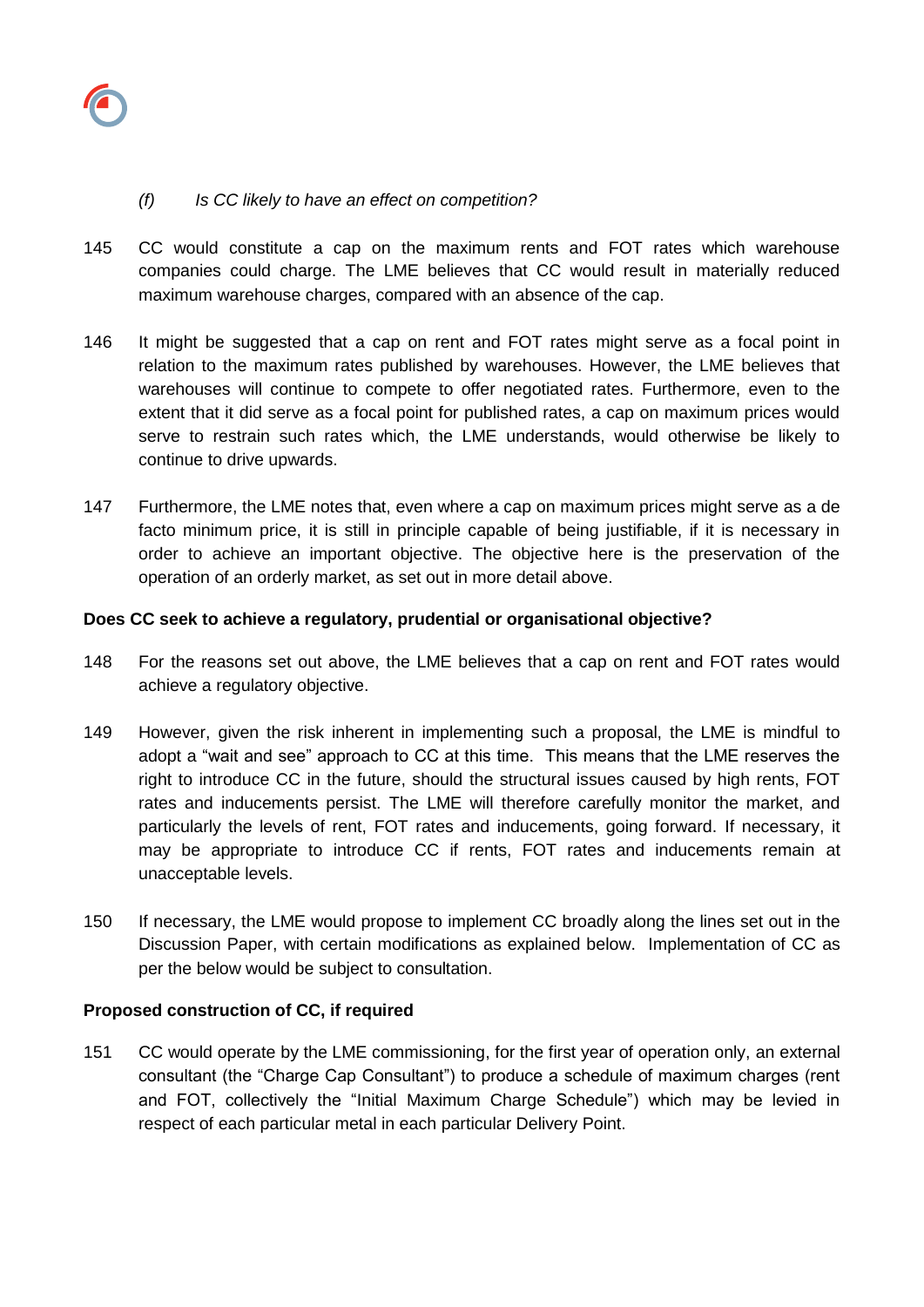

- 152 The basis on which the Charge Cap Consultant could operate is as follows:
	- (a) for each metal and each location, assess the worst-case (i.e. most expensive) direct costs of providing the services in question, including all levies applied by the LME;
	- (b) assess worst-case (i.e. most expensive) indirect costs of providing such services;
	- (c) assess worst-case capital deployment to LME warehousing operations; and
	- (d) apply a target post-tax return on capital of 2x (the "Return Multiplier") the highest return observed from a set of public peers operating in the logistics sector.
- 153 The outcome of the above analysis would be a schedule of charges which, if charged by a warehouse operator, would still, on prevailing market conditions, be at a level at which warehouse operators ought to be able to generate an acceptable economic return even in a "worst-case" scenario. The timetable for this analysis, which would be initiated by the introduction date of CC, would be broadly as follows:
	- (a) The Initial Maximum Charge Schedule would be published to the market.
	- (b) Warehouse operators wishing to dispute any particular maximum charge would be required to submit an official dispute, including a full economic rationale, within two weeks of publication. For the avoidance of doubt, the contractual right of dispute would apply only to warehouse operators, as only warehouse operators are bound by a contract to the LME.
	- (c) In each case of dispute, the LME Special Committee (consisting of market experts with no economic interest in the LME market) would consider the rationale provided by the Charge Cap Consultant against the arguments, and provide its decision (and, accordingly, a revised and final Initial Maximum Charge Schedule) within one month of the dispute being lodged. The decision of the Special Committee would be final and binding, and there would exist no further right of appeal for the LME or the warehouse.
	- (d) Warehouse operators would then submit their schedule of charges to the LME as at present. No charge would be permitted to be higher than the related entry on the Maximum Charge Schedule.
	- (e) The warehouse charge schedule would be published to the market as at present.
	- (f) If a new Delivery Point were licensed by the LME, or an existing Delivery Point was licensed to store a new metal, then an ad hoc assessment of permitted maximum charges would be undertaken in respect of the new charges thus created. These new charge caps would be published at least one month prior to the listing of the new location. Any warehouse operator wishing to challenge the level of such charges